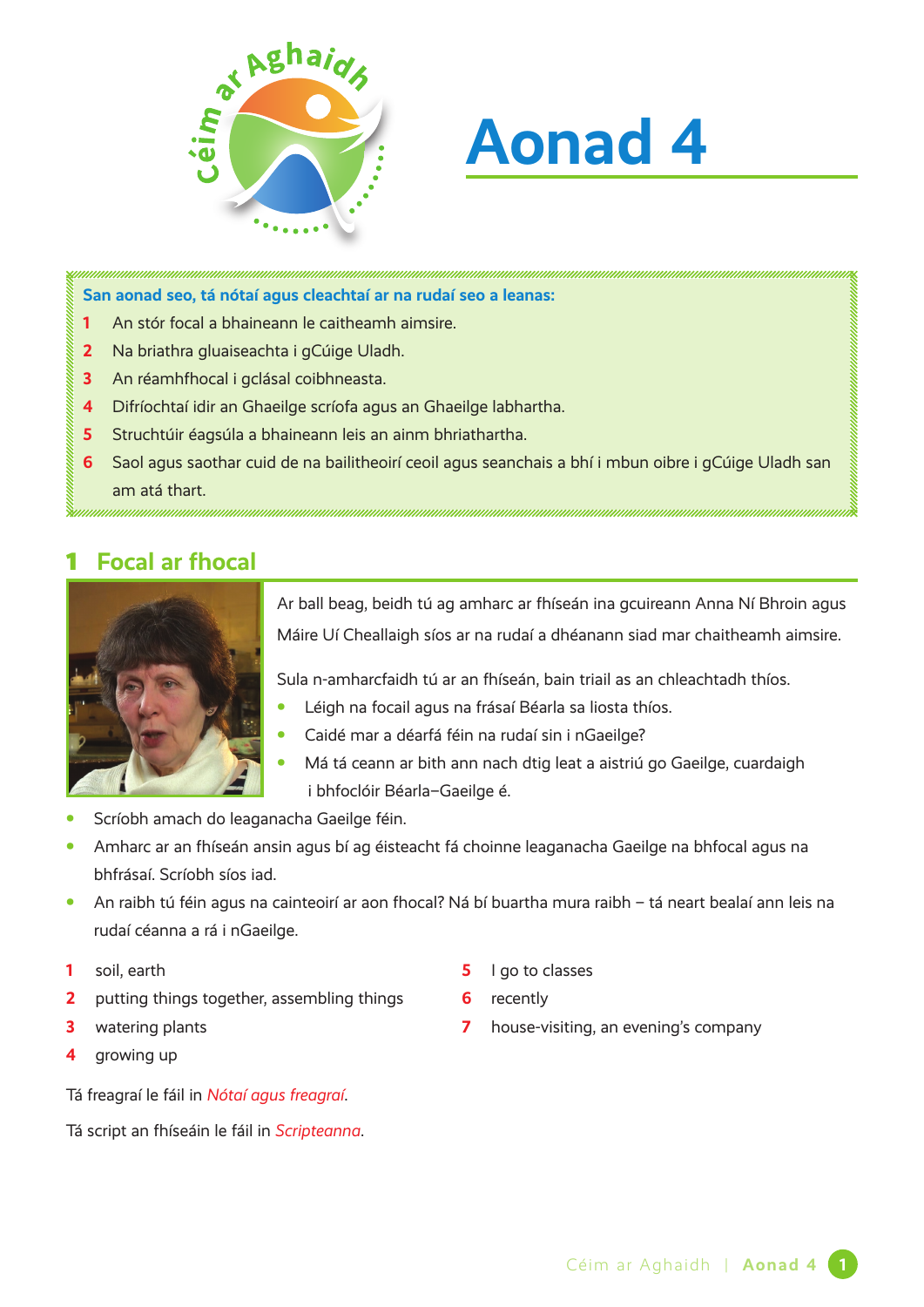## 2 **Cluas le héisteacht**

Amharc ar an fhíseán arís agus bí ag smaoineamh ar na ceisteanna seo a leanas:

- **1** Cad chuige ar chuir Anna suim sa gharradóireacht an chéad lá riamh?
- **2** Deir Anna gur 'troid' a bhíonn ann obair a dhéanamh sa gharradh. Caidé na rudaí a mbíonn sí ag troid ina gcoinne?
- **3** Caidé a bhí neamhghnách faoi na ranganna damhsa ar fhreastail Máire orthu i Leitir Ceanainn?

Tá freagraí le fáil in *Nótaí agus freagraí*.

Tá script an fhíseáin le fáil in *Scripteanna*.

#### 3 **Bain triail as**

Tá píosa oibre le déanamh anois maidir le pointe gramadaí a tháinig chun cinn san agallamh le hAnna Ní Bhroin.

Dúirt Anna, 'sa taobh tíre ina bhfuil muid anseo.' Thiocfadh sin a rá ar bhealach eile: 'sa taobh tíre a bhfuil muid ann.' Tá Anna i ndiaidh an réamhfhocal 'i' a bhogadh go dtí tús na habairte. Tá an dá nós ceart agus is fiú máistreacht a fháil ar an dá cheann acu. Tá an struchtúr a d'úsáid Anna iontach úsáideach i gcás abairtí fada a mbeadh cuid mhór réamhfhocal i ndiaidh a chéile iontu. Seo sampla:

Dúiche Champagne in oirdheisceart na Fraince – an dúiche a dtagann an fíon súilíneach is mó a bhfuil clú agus cáil air as.

Bheadh an abairt i bhfad níos soiléire dá mbogfaí 'as' go dtí tús na habairte:

Dúiche Champagne in oirdheisceart na Fraince – an dúiche *as a dtagann* an fíon súilíneach is mó a bhfuil clú agus cáil air.

Athscríobh na habairtí 1–8 sa dóigh is go mbeidh an réamhfhocal sa chéad chuid den abairt.

- **1** Seomra a raibh radharc galánta ar an Chearnóg agus ar an Ard-Eaglais uaidh.
- **2** An té a dtabharfaidh mé mo theach agus mo chuid talaimh agus mo chuid airgid uilig dó.
- **3** Polaiteoir ar chuir baill an pháirtí agus lucht vótála na tíre a muinín inti.
- **4** Obair ar chaith sí féin agus a muintir dua agus dúthracht léi.
- **5** Níl a fhios agam uimhir an tacsaí ar fhág mé mo mhála agus mo ríomhaire glúine ann.
- **6** Seo an peann a ndéanadh sí a cuid sceitsí ar fad leis.
- **7** Ba é sin an clár teilifíse a ndearnadh an líon is mó gearán riamh faoi.
- **8** Caidé an t-ainm atá ar an chuntasóir sin a mbíonn tú ag plé leis?

Tá freagraí le fáil in *Nótaí agus freagraí*.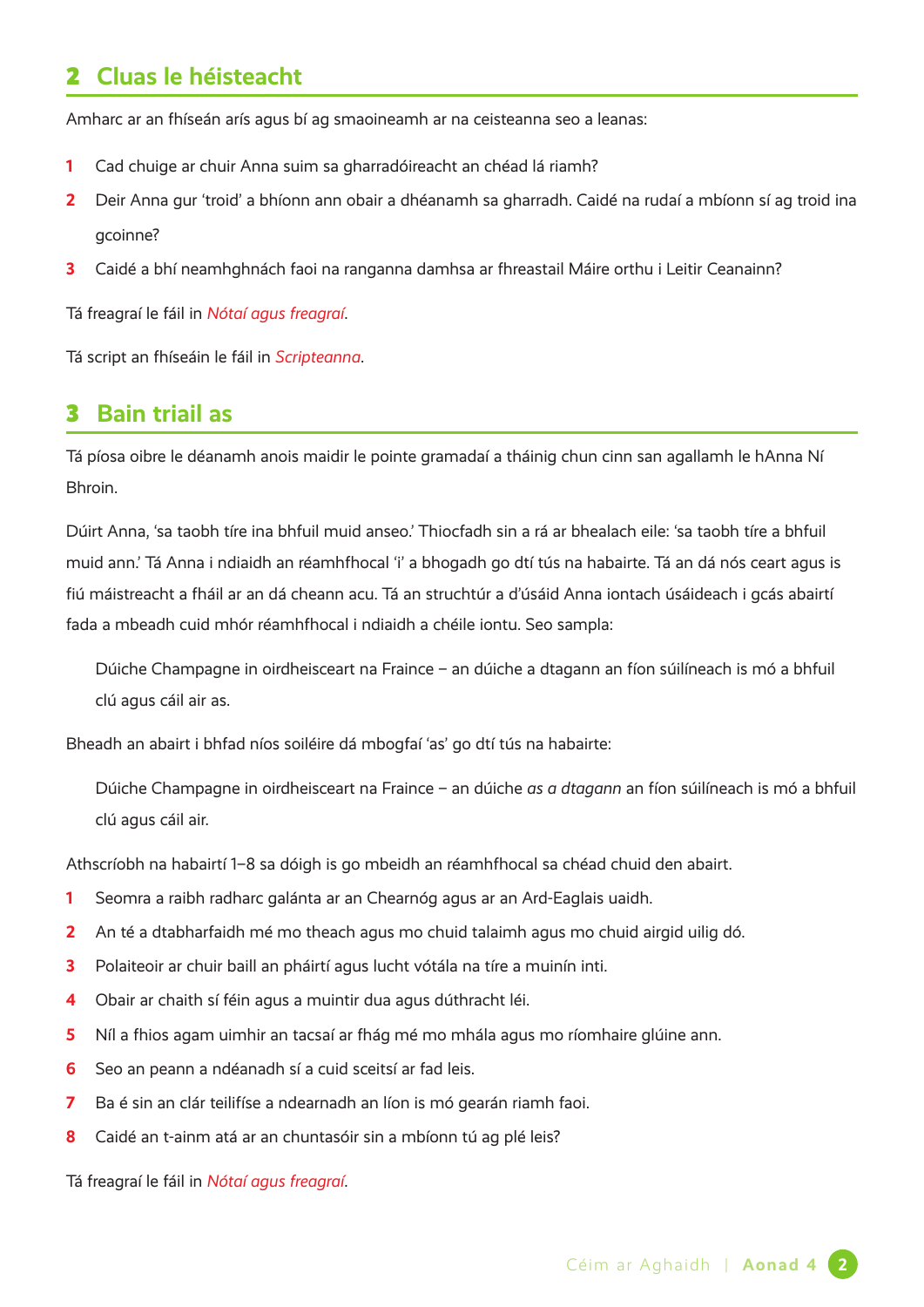# 4 **An Lia Gramadaí: na briathra gluaiseachta**

Agus í ag caint ar na rudaí a dhéanann sí mar chaitheamh aimsire, deir Máire Uí Cheallaigh gur maith léi 'dul a dh'airneáil'. B'fhéidir go mbeifeá ag súil léi 'ag dul ag airneáil' a rá, ach is minic gur 'a' a bhíonn i ndiaidh briathra áirithe i nGaeilge Uladh. Cuireann sé séimhiú ar chonsain.

Thosaigh mé *a phlé* leis an aisteoireacht nuair a bhí mé beag.

Chuir an callán an páiste *a chaoineadh* orm arís!

Chuaigh an chuideachta ar fad *a mhagadh* ar an chréatúr bhocht.

Má thosaíonn an t-ainm briathartha le guta, b'fhéidir go gcluinfeá 'dh' soiléir mar a bhí ag Máire san fhíseán. Sa Ghaeilge scríofa, is minic a fhágtar an 'dh' ar lár. Tá rogha agat an briathar a scríobh ar cheachtar den dá dhóigh seo.

Tháinig Peadar *a dh'iarraidh* iasacht airgid orm. (*Nó* Tháinig Peadar *a iarraidh* iasacht airgid orm.)

Chuaigh siad *a dh'iascaireacht* scadán amach ó Thoraigh. (*Nó* Chuaigh siad *a iascaireacht* scadán amach ó Thoraigh.)

Thosaigh sí a dh'urnaí ar a dícheall ansin. (*Nó* Thosaigh sí a urnaí ar a dícheall ansin.)

Dar ndóigh, bheadh sé iomlán ceart 'ag' a úsáid sna cásanna sin, más fearr leat.

Thosaigh mé *ag plé* leis an aisteoireacht nuair a bhí mé beag.

Tháinig Peadar *ag iarraidh* iasacht airgid orm.

Amharc anois ar Aodh Ó Gallchóir, an Lia Gramadaí, a thabharfaidh míniú níos iomláine duit ar a bhfuil i gceist le 'briathra gluaiseachta' i nGaeilge Chúige Uladh.

Tá script an fhíseáin le fáil in *Scripteanna*.

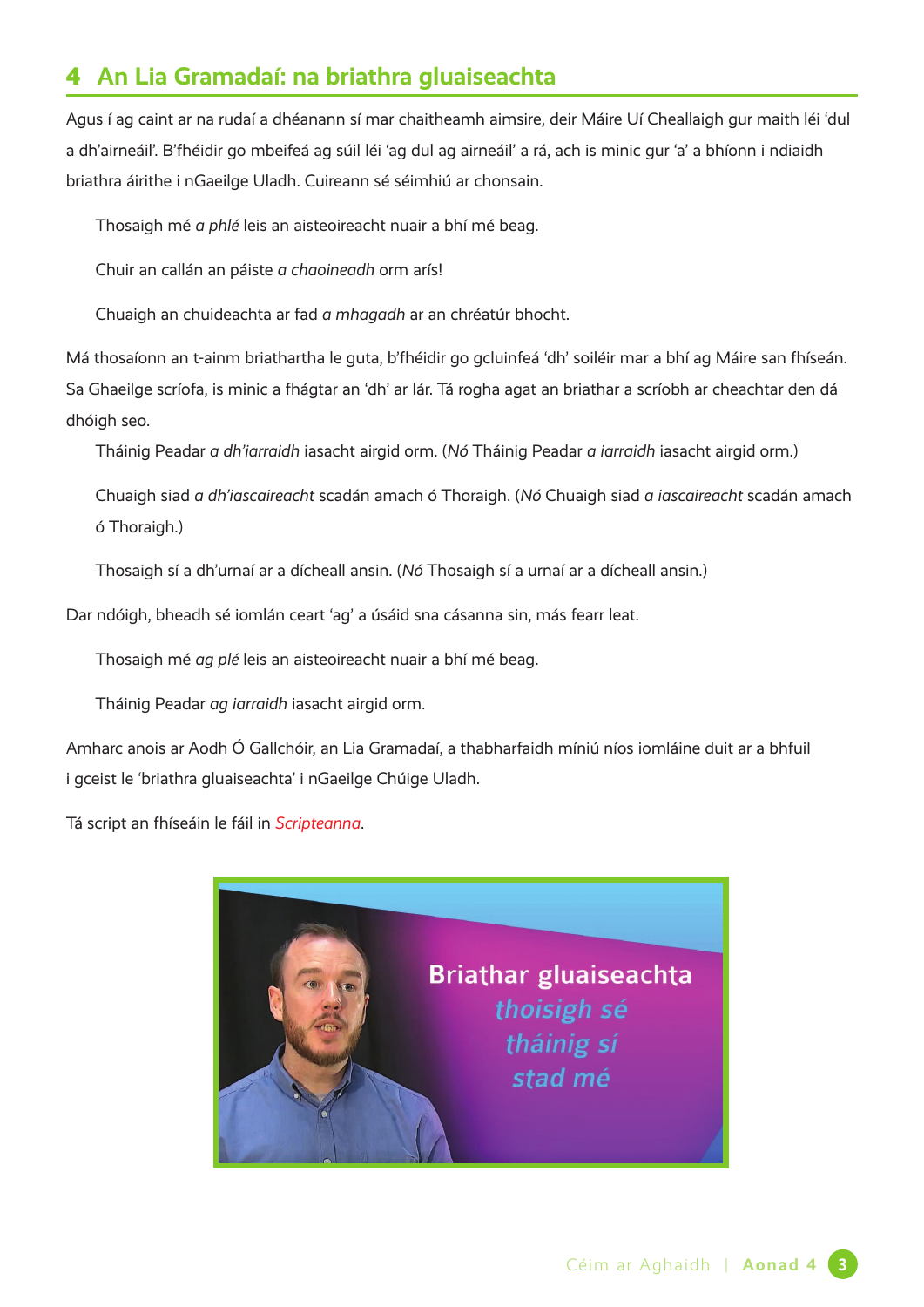# 5 **Lúth na teanga: an Ghaeilge labhartha agus an Ghaeilge scríofa**



Ar ball beag, beidh tú ag amharc ar fhíseán ina gcuireann Antain Mac Lochlainn síos ar chuid de na rudaí a bhíonn le feiceáil sa Ghaeilge scríofa ach nach mbíonn le cluinstin sa chaint. Amharc ar an fhíseán agus freagair an cheist thíos.

Luaigh Antain na rudaí sa liosta 1–3. Tabhair an t-eolas seo a leanas faoin mhéid a dúirt sé:

- **A** Cad chuige ar luaigh sé iad?
- **B** Tabhair sampla amháin a léiríonn an rud atá i gceist. (Thig samplaí de do chuid féin a thabhairt.)
- **1** Forainmneacha

|   | $\mathsf{A}$             |
|---|--------------------------|
|   | B                        |
|   | 2 An t-alt $(\text{an})$ |
|   | $\mathsf{A}$             |
|   | B                        |
| 3 | An réamhfhocal 'ag'      |
|   | $\overline{A}$           |
|   | B                        |
|   |                          |

Tá freagraí le fáil in *Nótaí agus freagraí*.

Tá script an fhíseáin le fáil in *Scripteanna*.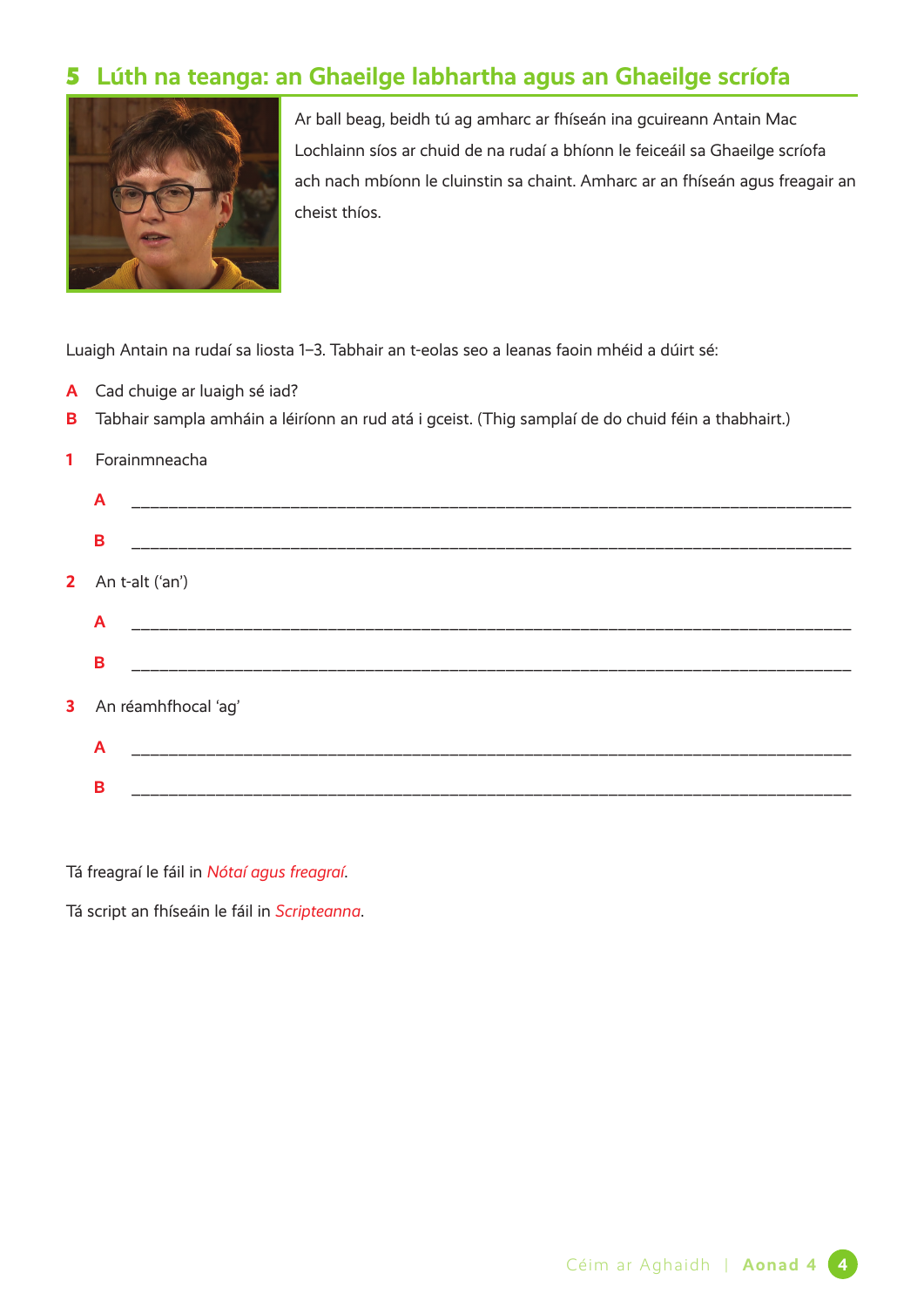# 6 **Comhrá gutháin**

| Ailbhe: | Haló? Cé atá ann? Eoghan, ab é?                                                                                                                                         |
|---------|-------------------------------------------------------------------------------------------------------------------------------------------------------------------------|
| Eoghan: | Is é. Caidé mar atá tú, a Ailbhe?                                                                                                                                       |
| Ailbhe: | Tá mé i gceart. Is fada an lá.                                                                                                                                          |
| Eoghan: | Is fada. Haigh, bhí mé ag iarraidh a fháil amach an mbeadh fonn ort pionta a ól, oíche inteacht.                                                                        |
| Ailbhe: | Bheadh, cinnte. An bhfuil áit ar bith ar intinn agat?                                                                                                                   |
| Eoghan: | An áit úr sin i lár an bhaile. Caidé seo an t-ainm atá air?                                                                                                             |
| Ailbhe: | 'Teach an Droichid.' Níl a fhios agam bíonn an mhuintir óg ar fad ag tarraingt air.                                                                                     |
| Eoghan: | 'An mhuintir óg' a deir sí! Níl tú in aois an phinsin go fóill, a Ailbhe. Bhí mé ann oíche Luain<br>agus cé a casadh orm ach Sandra? Má tá sé maith go leor daoithe sin |
| Ailbhe: | Agus an dtig leat bia a fháil ann?                                                                                                                                      |
| Eoghan: | Thig. So, an mbeidh tú liom? Oíche amárach?                                                                                                                             |
| Ailbhe: | Beidh. Thart fána seacht a chlog nó mar sin.                                                                                                                            |

Léigh an comhrá gairid thíos agus tabhair faoin dá thasc ina dhiaidh.

#### **Tasc 1**

Sa leagan den chomhrá atá le fáil thuas, tá achan uile fhocal scríofa amach litir ar litir. Ní mar sin a bheadh sé sa chaint. Léigh tríd an chomhrá agus scrios litir ar bith nach mbeadh le cluinstin sa chaint. Scríobh na focail amach arís más gá. Seo thíos an chéad líne, le cuidiú leat:

**Ailbhe:** Haló? Cé atá ann? Eoghan, ab é?

#### **Tasc 2**

Léigh amach an comhrá, i ndiaidh duit do chuid athruithe a dhéanamh air. Déan iarracht é a léamh díreach mar a bheadh sé i gcomhrá nádúrtha.

Déan do leagan féin a thaifeadadh fosta. Thig leat é a chur i gcomparáid leis an leagan atá ar *Aonad 4 Comhad fuaime 4*.

Tá freagraí le fáil in *Nótaí agus freagraí*.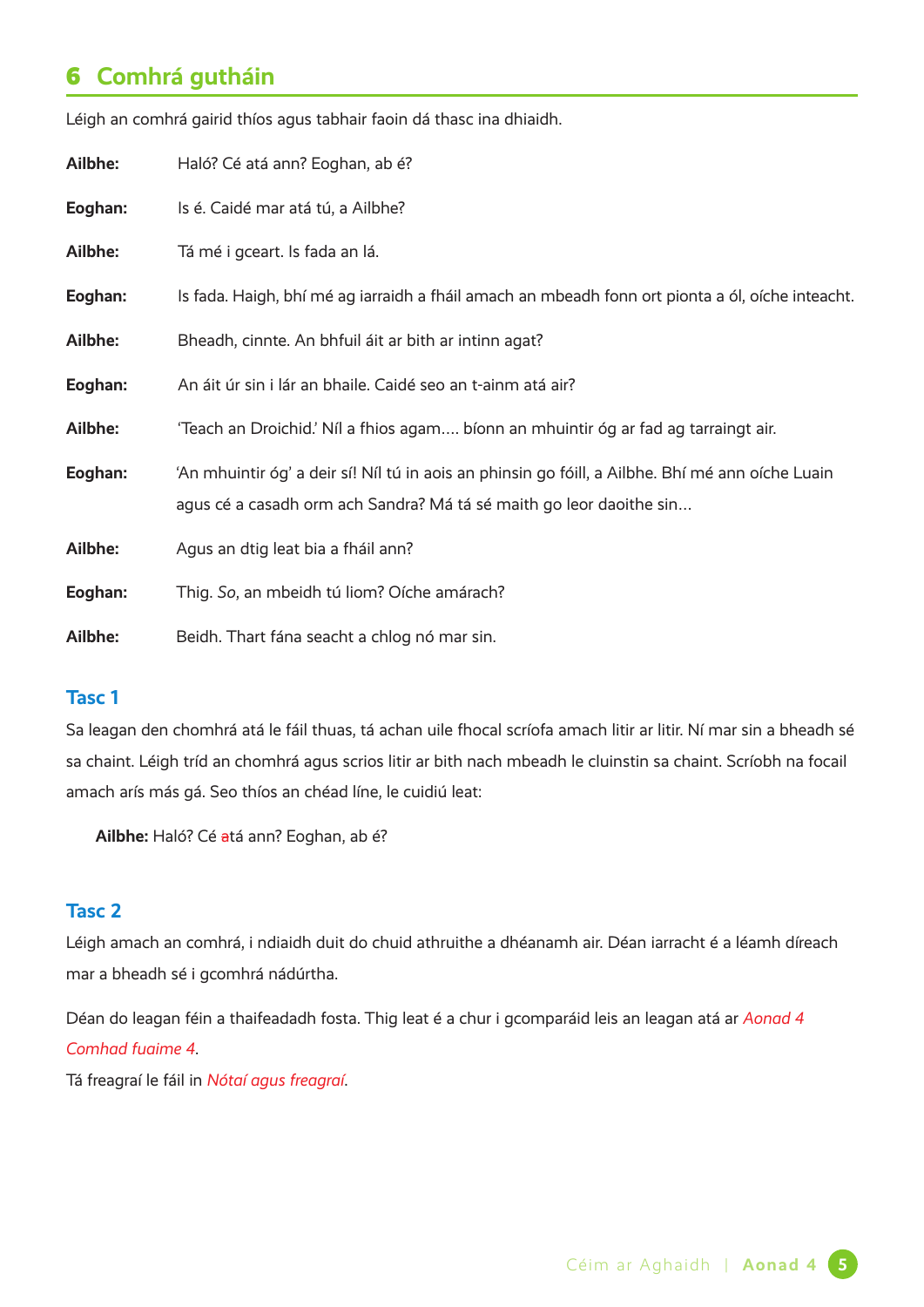# 7 **I ngleic leis an ghramadach: an t-ainm briathartha**

Cé go bhfuil siad cosúil le chéile ó thaobh an fhoclóra de, tá dhá riail éagsúla i gceist sna samplaí seo thíos:

Ba ghnách liom siúl sna cnoic seo.

Ba ghnách liom na cnoic seo a shiúl.

Is é an míniú gramadaí ná go bhfuil **cuspóir** sa dara sampla. Is iad 'na cnoic seo' a bhí *le siúl* – sin é an gníomh a bhí le cur i gcrích. Nuair a bhíonn cuspóir san abairt, bíonn an leagan amach seo uirthi de ghnáth: cuspóir + a gairid + ainm briathartha (agus é a bheith séimhithe, má thig sin a dhéanamh).

|                   | cuspóir           | a gairid | ainm briathartha       |
|-------------------|-------------------|----------|------------------------|
| Ní cuimhin liom   | Gráinne           | a        | fheiceáil ann.         |
| An dtiocfadh leat | d'uimhir ghutháin | a        | chur chugam arís?      |
| Is furast'        | locht             | a        | fháil ar dhaoine eile. |
| Is trua liom      |                   | a        | bheith tinn.           |

Tig athrú ar an leagan amach sin má thig réamhfhocal idir an t-ainm briathartha agus an cuspóir. Amharc ar an dá shampla seo:

*Shush! I'm trying to write a song.*

Fuist! Tá mé ag iarraidh amhrán a chumadh.

*Shush! I'm trying to listen to the song.*

Fuist! Tá mé ag iarraidh éisteacht leis an amhrán.

Sa dara habairt, tig an t-ainm briathartha roimh an chuspóir. Seo tuilleadh samplaí den struchtúr chéanna:

|                             | ainm briathartha | réamhfhocal | cuspóir           |
|-----------------------------|------------------|-------------|-------------------|
| Nár cheart                  | cuidiú           | le          | daoine bochta?    |
| Tá na páistí ag<br>iarraidh | amharc           | ar          | an chluiche.      |
| B'éigean domh               | glacadh          | leis an     | tairiscint.       |
| Ní thig liom                | cuimhneamh       | ar          | ainm an aisteora. |

Sin an gnáthleagan amach a bhíonn ar abairtí a bhfuil cuspóir iontu, ach tá struchtúir agus roghanna eile ann. Amharcfaidh muid anois ar chuid acu.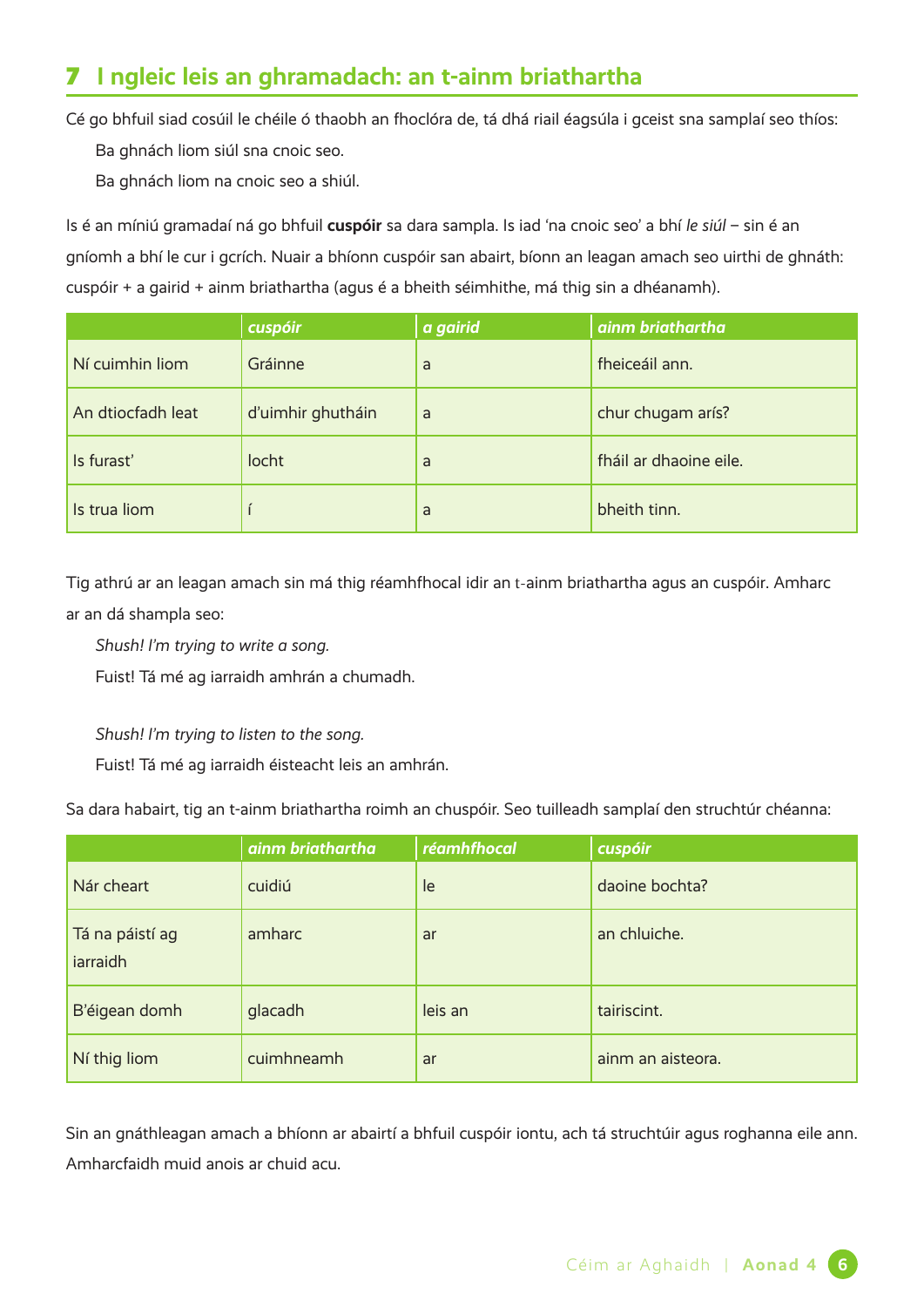#### **Ag dul a rá amhráin**

Cuir i gcás go gcaithfidh tú Gaeilge a chur ar an abairt seo: *She's going to sing a song*. Ó tharla go bhfuil cuspóir (*song*) ag an ainm bhriathartha, thiocfadh leat é a rá mar seo:

Tá sí fá choinne amhrán a rá.

Bheadh sé sin ag teacht leis na samplaí a bhí againn go dtí seo.

Tá struchtúr eile ann atá iontach coitianta i nGaeilge Uladh agus a athraíonn ord na bhfocal san abairt:

Tá sí ag dul a rá amhráin.

Thig an struchtúr a léiriú mar seo:

|                      | ag dul | ainm briathartha | cuspóir (sa tuiseal ghinideach) |
|----------------------|--------|------------------|---------------------------------|
| Nach bhfuil tú       | ag dul | a cheannacht     | tae domhsa fosta?               |
| Tá mé                | ag dul | a fhoghlaim      | Spáinnise.                      |
| Tá an tiarna talaimh | ag dul | a ardú           | an chíosa.                      |
| Bhí an seanduine     | ag dul | a insint         | scéil.                          |

Tabhair faoi deara fosta go mbíonn séimhiú i ndiaidh 'ag dul' is cuma cé acu atá cuspóir ag an ainm bhriathartha nó nach bhfuil:

Tá tú ag dul a thitim!

Ná habair go bhfuil sé ag dul a chur agus mé gan cóta orm!

Bí cúramach, mar sin, gan leithéidí 'Tá mé ag dul Spáinnis a fhoghlaim' nó 'ag dul an cíos a ardú' a rá. Ní mar sin a úsáidtear an struchtúr áirithe seo.

#### **Ní maith liom do dhiúltú**

Cuir i gcás go gcaithfidh tú Gaeilge a chur ar an abairt seo: *I don't like to turn you down*. Ó tharla go bhfuil cuspóir ('tú') ag an ainm bhriathartha, thiocfadh é a rá ar an dóigh seo:

Ní maith liom tú a dhiúltú.

Tá bealach eile ann leis an rud chéanna a rá. In áit an fhorainm ('tú'), baintear úsáid as an aidiacht shealbhach ('do'). Is mar seo a bhíonn:

Ní maith liom do dhiúltú.

Seo tuilleadh samplaí den struchtúr chéanna:

Bhí an slua ag iarraidh a mharú. (…ag iarraidh é a mharú.)

Siúd Éire thall. Thig liom a feiceáil. (Thig liom í a fheiceáil.)

Rachaidh na scileanna seo in éag mura ndéantar a dteagasc. (…mura ndéantar iad a theagasc.)

Níl an struchtúr seo iontach coitianta sa ghnáthchaint, ach tiocfaidh tú air go minic agus tú ag léamh.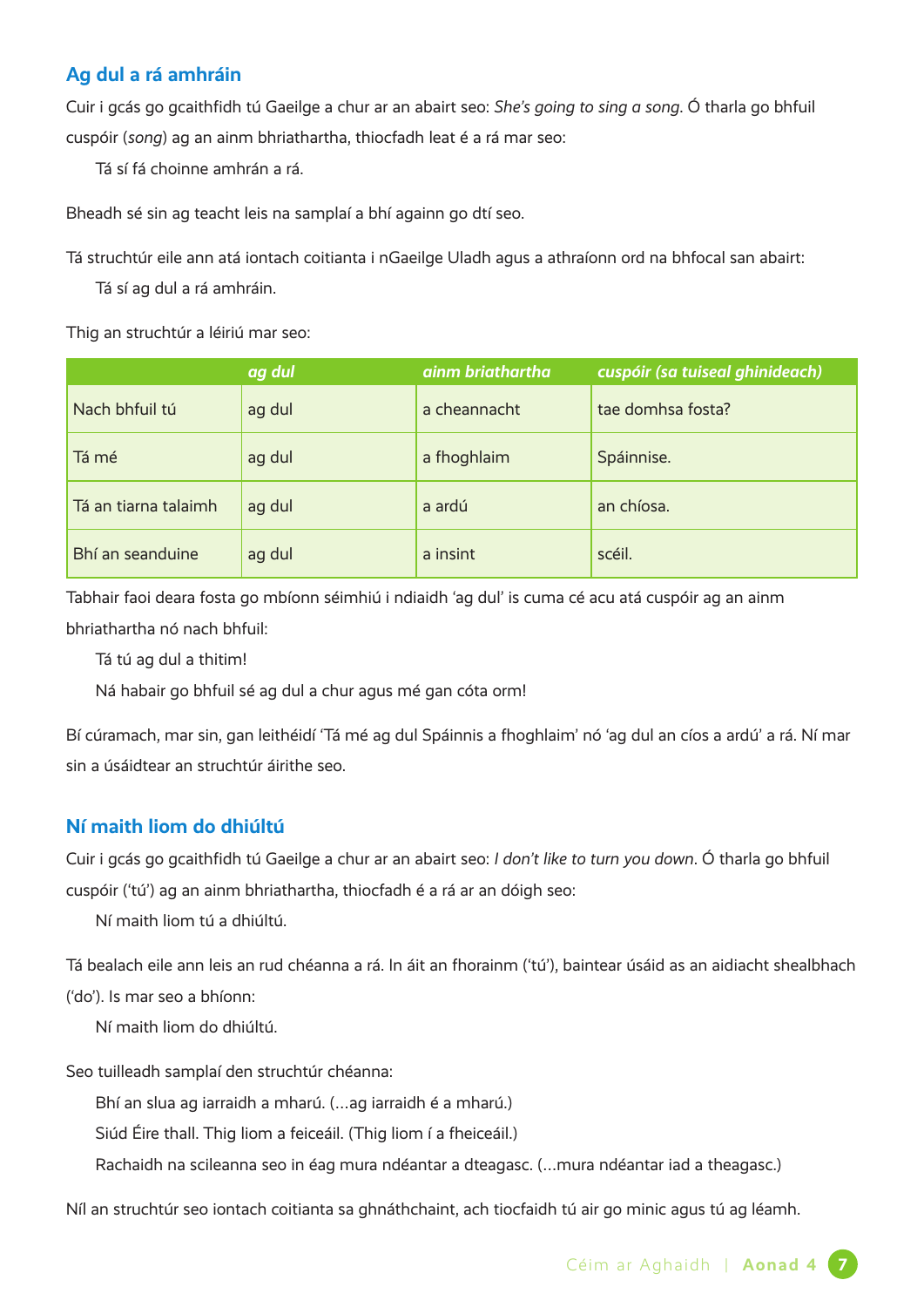# **I ngleic leis an ghramadach: cleachtaí**

Tá dhá thasc le déanamh anois, féachaint an dtig libh na struchtúir ar cuireadh síos orthu sa mhír dheireanach a úsáid mar is ceart.

#### **Tasc 1**

Léigh na habairtí 1–15. Ceartaigh abairt ar bith a shíleann tú a bheith mícheart.

- Lig domhsa a thiomáint, má tá tú chomh tuirseach sin.
- An raibh a fhios agat go raibh sí ag dul pictiúr a ghlacadh?
- Cuirtear deontais ar fáil, ag iarraidh comhlachtaí beaga a thacú.
- Is doiligh éirí maidin gheimhridh.
- B'fhearr dúinn gan a fhanacht anseo i bhfad eile.
- Tá mé ag súil go mór le cith a ghlacadh.
- Deir sí go bhfuil sí ag dul gearán a dhéanamh leis an scoil.
- D'iarr Fear an Tí orm a sheasamh os comhair an tslua agus amhrán a rá.
- Ná habair go bhfuil siad ag dul a athrú na rialacha arís!
- I ndáiríribh, ní thig liom damhsa.
- Ní thig liom a thabhairt vóta don pháirtí sin níos mó.
- Tá sé in am duit smaoineamh ar dhaoine eile.
- Lá inteacht, tá mé ag dul a scríobh cuntais ar an tréimhse sin.
- An ag iarraidh mo mharú atá tú?
- Dúirt an bainisteoir liom a chur scairt ar an bhaile.

#### **Tasc 2**

Cuir Béarla ar na habairtí 1–10.

- I don't want to talk to those people.
- I don't want to let those people down. *(lig síos)*
- Aren't you going to say 'thank you'?
- We're going to be late again.
- Do you think we're going to win? *(bain)*
- Who is going to win the match? *(bain)*
- I can read French fairly well.
- We told him to quit. (*éirí as*)
- We told him to quit the cigarettes.
- Are you going to buy her a present?

Tá freagraí le fáil in *Nótaí agus freagraí*.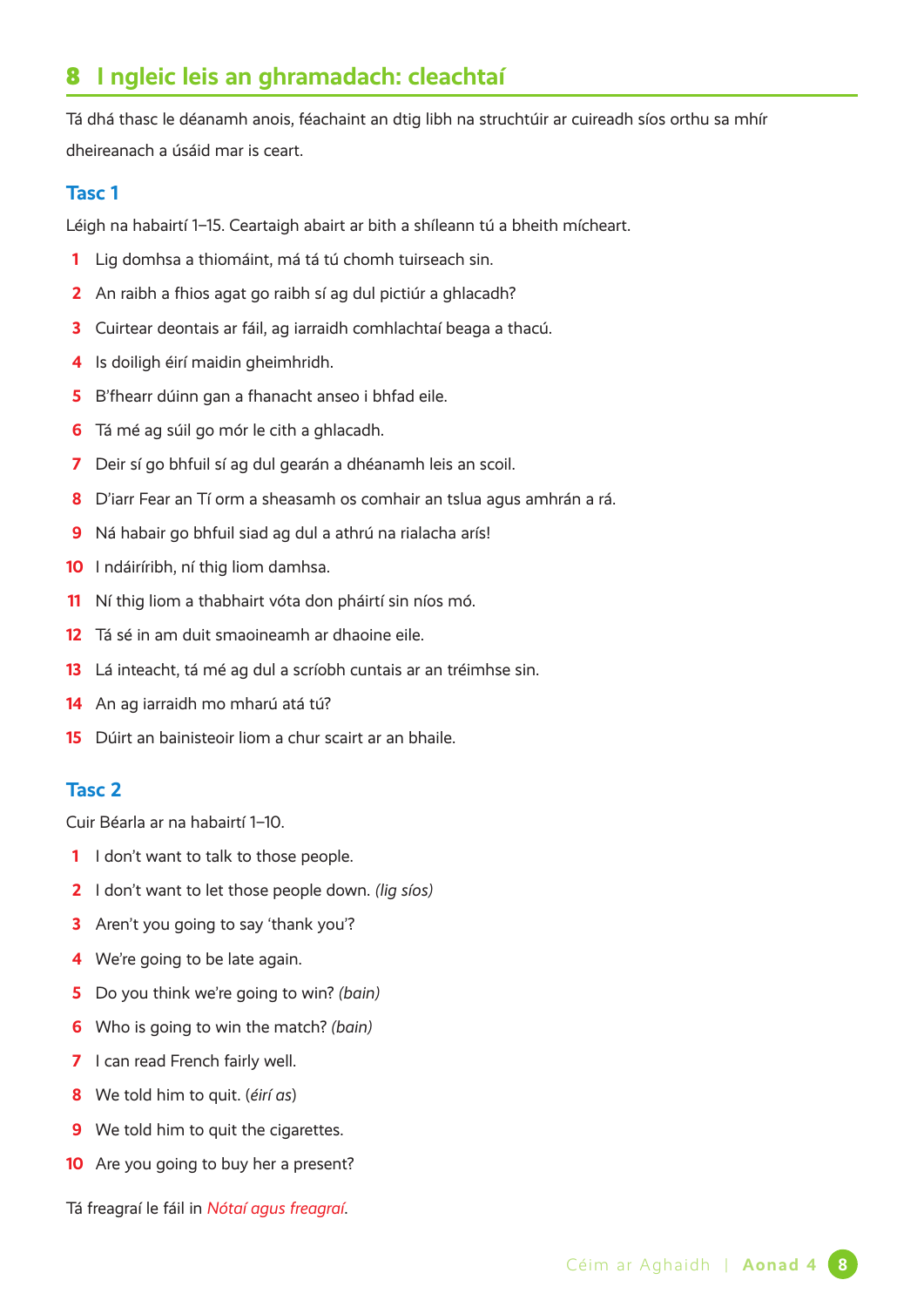# 9 **Cúinne na héigse: Conor Ó Gallchóir**

Tá borradh faoin amhránaíocht ar an tsean-nós ar fud Chúige Uladh faoi láthair. I nGaeltacht Thír Chonaill, tá slua d'amhránaithe óga i ndiaidh teacht sna sála ar leithéidí Lillis Uí Laoire agus Bhriain Uí Dhomhnaill. Ina measc sin tá Doiminic Mac Giolla Bhríde, Nóilín Ní Cholla agus Máire Ní Choilm, a bhfuil dlúthdhioscaí taifeadta acu agus neart duaiseanna bainte acu.

Is as Gort a' Choirce do Conor Ó Gallchóir, fear óg a bhfuil dornán maith duaiseanna bainte aige le blianta anuas. San fhíseán seo, deir sé an t-amhrán traidisiúnta 'Is Fada mo Chosa gan Bhróga' nó 'An Saighdiúir Tréigthe'.

Tá script an fhíseáin le fáil in *Scripteanna*.

## 10 **Foinsí foghlama: [www.ainm.ie](http://www.ainm.ie)**



San fhíseán 'Is Fada mo Chosa gan Bhróga', dúirt Conor Ó Gallchóir amhrán a bhailigh Énrí Ó Muirgheasa, fear bailithe amhrán, scéalta agus seanchais. Tá ábhar againn a bheith buíoch d'Ó Muirgheasa agus do na bailitheoirí eile a bhí ag saothrú i gceantair Ghaeltachta in oirthear Uladh. Ina measc sin bhí Charlotte Brooke (1740–93), [Roibeard Mac Ádhaimh](https://www.ainm.ie/Bio.aspx?ID=0281) (1808–95), Seosaimh Laoide (1865–1939), agus Aoidhmín Mac Gréagóir (1884–1950).

Nuair a chuir Diarmuid Breathnach agus Máire Ní Mhurchú rompu nótaí beathaisnéise a scríobh faoi dhaoine a bhí mór le rá i ngluaiseacht na Gaeilge, b'éigean dóibh áit a thabhairt do na bailitheoirí seo. D'fhoilsigh Breathnach agus Ní Mhurchú naoi leabhar sa tsraith *Beathaisnéis* idir 1986 agus 2007, leabhair atá lán eolais faoi scoláirí, scríbhneoirí agus fathaigh na hathbheochana. Tá ábhar na leabhar sin, agus iontrálacha úra lena chois, le fáil ar an tsuíomh [www.ainm.ie.](http://www.ainm.ie)

| $d$ 111 $M$ .1e                             |                                        |                                                               | logainm.ie          | téarma.io |
|---------------------------------------------|----------------------------------------|---------------------------------------------------------------|---------------------|-----------|
| An Bunachar Náisiúnta Beathaisnéisí Gaeilge |                                        | Ab Liosta Aibítreach                                          | Q Cuardach Lántéacs | Amlíne    |
|                                             | Cuardach<br>Einrí Ó Muirgheasa         | Q                                                             |                     |           |
|                                             | dtagann na focail sin chun cinn iontu. | Scríobh focal amháin nó breis agus gheobhaidh tú liosta alt a |                     |           |
|                                             | Liosta Aibítreach                      |                                                               |                     |           |
|                                             | F<br>G<br>В<br>Ε                       | н<br>R                                                        |                     |           |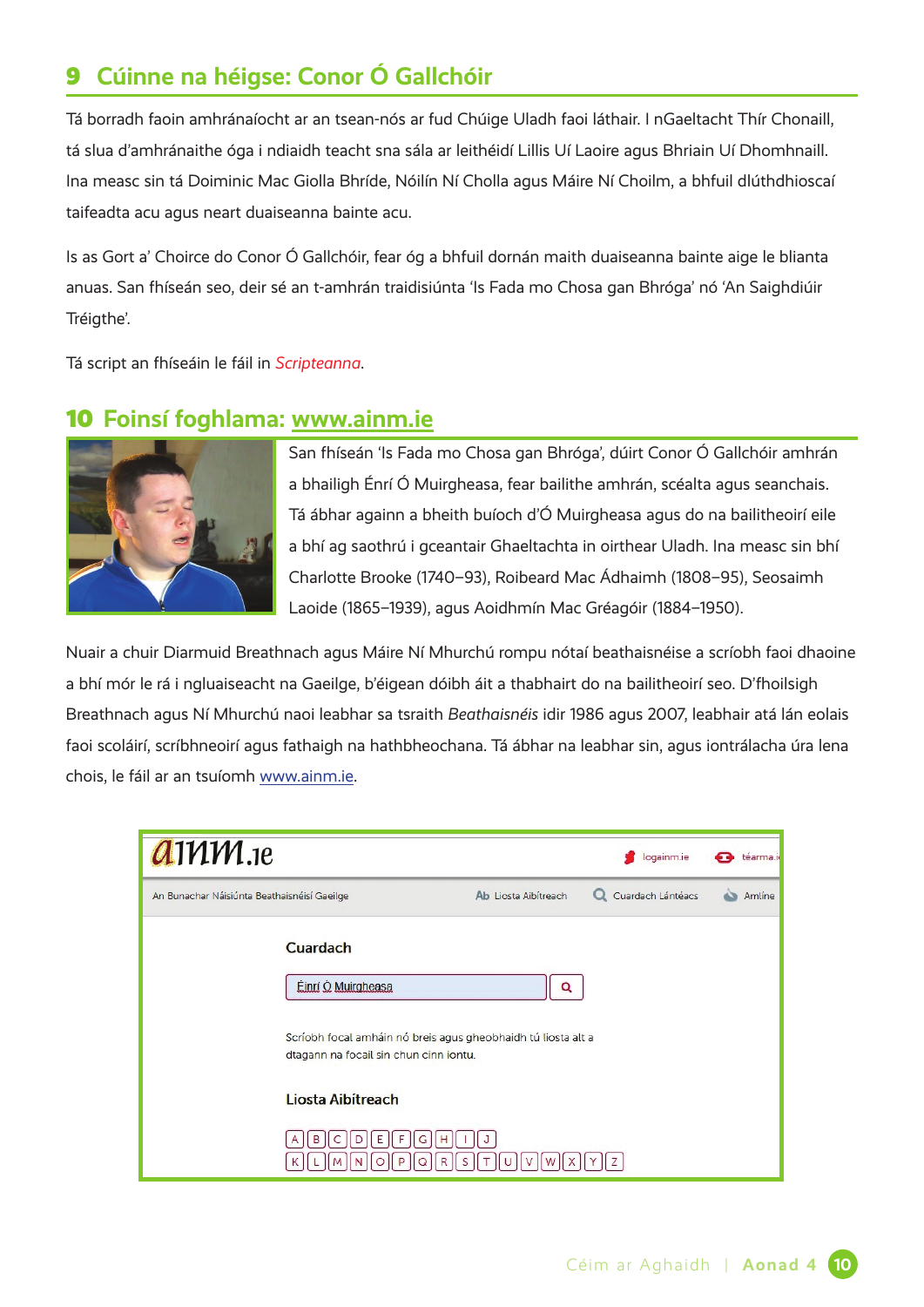Tá píosa oibre le déanamh agat anois maidir le hobair na mbailitheoirí móra.

Cuir isteach na hainmneacha seo i mbosca cuardaigh [www.ainm.ie](http://www.ainm.ie) agus léigh na cuntais ar a saol agus a saothar:

- **1** [Roibeard Mac Ádhaimh](https://www.ainm.ie/Bio.aspx?ID=0281)
- **2** Aoidhmín Mac Gréagóir

I ndiaidh duit na beathaisnéisí a léamh, freagair na ceisteanna seo a leanas:

- **•** Ba é Robert Shipboy McAdam an t-ainm Béarla a bhí ar Roibeard. Caidé is cúis le 'Shipboy' a bheith ann?
- **•** Caidé na cuspóirí a bhí ag Cuideacht Gaedhilge Uladh?
- **•** Cé dó an graiméar Gaeilge a raibh baint ag Roibeard lena fhoilsiú?
- **•** Cén dóigh ar chuir Robert fostaíocht ar fáil do scoláirí Gaeilge?
- **•** Cá háit a bhfuil uaigh Roibeaird Mhic Ádhaimh?
- **•** Toghadh Aoidhmín Mac Gréagóir ar Choiste Cathrach Bhéal Feirste de Chonradh na Gaeilge sa bhliain 1900. Caidé a bhí neamhghnách faoi sin?
- **•** Cén t-eolas atá againn faoi shaol oibre Aoidhmín?
- **•** MacMillan an sloinneadh Béarla a bhí air cad chuige ar roghnaigh sé 'Mac Gréagóir' mar leagan Gaeilge?
- **•** Caidé mar a léirigh Aoidhmín an tsuim a bhí aige i gcultúr Ghaeil na hAlban?
- **•** Cá háit a bhfuil uaigh Aoidhmín Mhic Gréagóir?

Tá freagraí le fáil in *Nótaí agus freagraí*.

# **Aonad 4: seicliosta**

- **•** Thig liom réamhfhocail a aistriú timpeall taobh istigh d'abairt.
- **•** Tuigim a bhfuil i gceist le 'briathra gluaiseachta' agus thig liom iad a úsáid mar is ceart.
- **•** Tá cur amach agam ar chuid de na rudaí a bhíonn le feiceáil sa Ghaeilge scríofa ach nach mbíonn le cluinstin sa chaint.
- **•** Tá mé ábalta struchtúir éagsúla ainm briathartha a láimhseáil.
- **•** Tá mé ar an eolas faoin tsuíomh gréasáin [www.ainm.ie](http://www.ainm.ie) ar a bhfuil eolas faoi shaol agus saothar daoine a bhí gníomhach i saol na Gaeilge.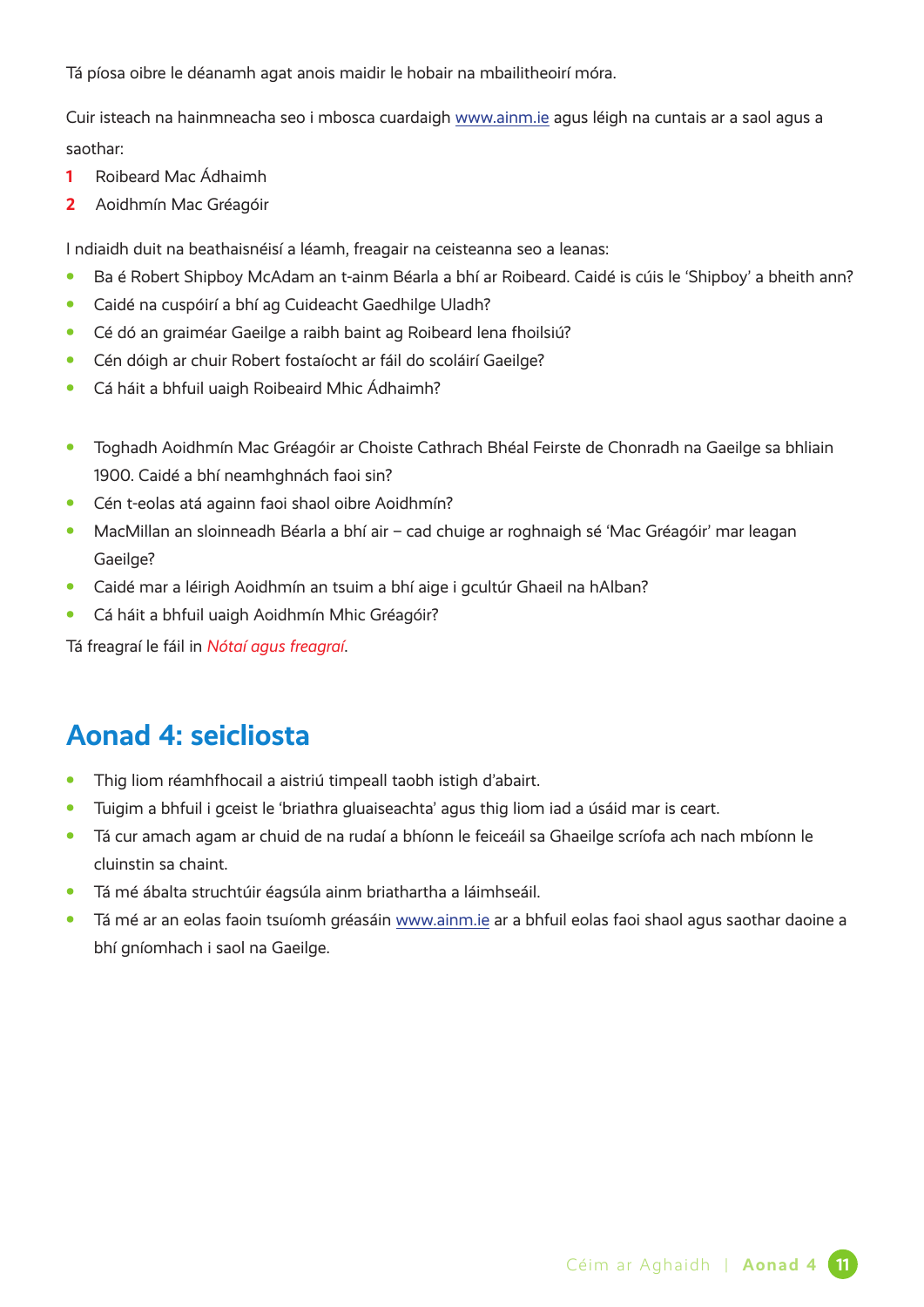# **Nótaí agus freagraí**

## **Focal ar fhocal**

- Is iomaí focal sa Ghaeilge a chuireann an smaoineamh seo in iúl, mar shampla 'cré', 'ithir' agus 'úir'. Is é a deir Anna, 'créafóg'.
- Is é a deir Anna, 'ag cur rudaí i gceann a chéile'.
- Is é a deir Anna, 'ag cur uisce ar phlandaí'.
- Is é a deir Anna, 'ag fás aníos.' Nuair a úsáidtear an focal 'aníos', bíonn gluaiseacht ó phointe íseal i gceist, mar shampla 'Tharraing sé buicéad uisce aníos as an tobar.' Ní hé go bhfuil 'ag fás suas' mícheart, ach is deas an leagan é 'fás aníos.'
- 'Téim a fhad le ranganna' a deir Máire. Dar ndóigh, bheadh 'téim chuig' nó 'téim go dtí ranganna' ceart fosta.
- 'Ar na moillibh' a deir Máire. Is é 'ar na mallaibh' an leagan caighdeánach.
- 'Airneáil' a deirtear ar fud Chúige Uladh. Is é 'airneán' an leagan caighdeánach. Ba ghnách le cainteoirí Gaeilge in oirthear Uladh 'céilí' a úsáid ar an dóigh chéanna – focal a mhaireann sa Bhéarla féin.

## **Cluas le héisteacht**

- Bhí Anna ag iarraidh caitheamh aimsire a dtiocfadh na páistí óga a bheith páirteach ann.
- Luann Anna aimsir na hÉireann, go háirithe i dTír Chonaill. Nuair a thig an aimsir mhaith sa tsamhradh, bíonn fonn orthu an trá a bhaint amach seachas a bheith ag cur uisce ar phlandaí.
- Is trí Ghaeilge a bhí na ranganna damhsa á reáchtáil.

## **Bain triail as**

- Seomra óna raibh radharc galánta ar an Chearnóg agus ar an Ard-Eaglais.
- An té dá dtabharfaidh mé mo theach agus mo chuid talaimh agus mo chuid airgid uilig.
- Polaiteoir inar chuir baill an pháirtí agus lucht vótála na tíre a muinín.
- Obair lenar chaith sí féin agus a muintir dua agus dúthracht.
- Níl a fhios agam uimhir an tacsaí inar fhág mé mo mhála agus mo ríomhaire glúine.
- Seo an peann lena ndéanadh sí a cuid sceitsí ar fad.
- Ba é sin an clár teilifíse faoina ndearnadh an líon is mó gearán riamh.
- Caidé an t-ainm atá ar an chuntasóir sin lena mbíonn tú ag plé?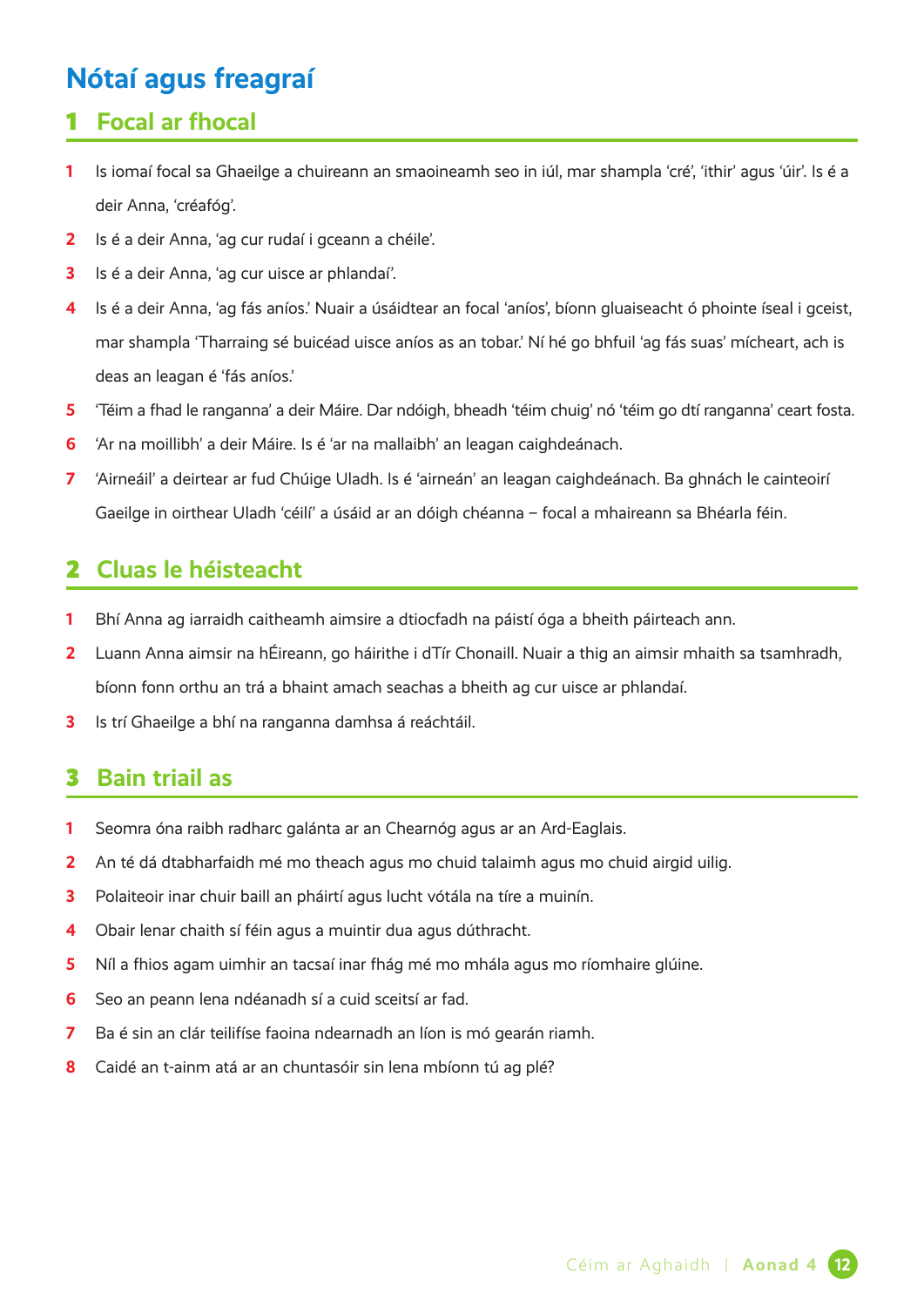# 5 **Lúth na teanga: an Ghaeilge labhartha agus an Ghaeilge scríofa**

#### **1** Forainmneacha

- **A** Cé go mbíonn síneadh fada ar fhorainmneacha mar 'mé' agus 'sé' sa Ghaeilge scríofa, fuaimnítear gairid iad go minic sa chaint. Tarlaíonn sé sin nuair a thagann briathar rompu. \*
- **B** 'Dhíol *me* an bille' nó 'lean an madadh *me*.'
- **2** An t-alt ('an')
	- **A** Ní bhíonn sé le cluinstin, de ghnáth, idir dhá fhocal.
	- **B** 'Teach a' tsolais' nó 'fear a' cheoil'.
- **3** An réamhfhocal 'ag'
	- **A** Ní bhíonn sé le cluinstin roimh ainmneacha briathartha a thosaíonn le consan.
	- **B** 'A' tiomáint leoraí' nó 'a' cumadh scéalta'.

\* Tá comhthéacs amháin ina bhfuaimnítear an síneadh fada. Dá mbeadh daoine ag comhrá, agus dá mbeadh duine acu ag iarraidh treise a chur le freagra, b'fhéidir go mbainfeadh sé fad as an fhorainm, mar seo:

Cainteoir 1: Ní chreidim go ndéarfadh Donnchadh rud mar sin.

Cainteoir 2: Dúirt *sé*!

Cainteoir 1: Níor thug tú cuidiú ar bith domh riamh.

Cainteoir 2: Thug *mé*!

## 6 **Comhrá gutháin**

**Ailbhe:** Haló? Cé atá ann? Eoghan, ab é?

*(Ritheann na gutaí in 'cé' agus 'atá' isteach ina chéile: 'cé 'tá' a deirtear.)*

Eoghan: <del>Is é.</del> 'Sé. Caidé mar atá tú, a Ailbhe?

*('Sé' a deirtear in áit 'is é.' 'Caidé mar 'tá tú' a deirtear sa chaint. Tá an dá 'a' ag teacht le chéile sa dóigh nach* 

*gcluintear ach 'Caidé mar 'tá tú 'Ailbhe.')*

**Ailbhe:** Tá mé\* i gceart. Is fada an lá.

*(Tabhair faoi deara gur 'me' a deirtear, in ainneoin go bhfuil síneadh fada ar 'mé'.)*

Eoghan: Is fada. Haigh, bhí mé ag iarraidh a fháil amach an mbeadh fonn ort pionta a ól, oíche inteacht.

*(Ní chluinfí an 'a' toisc na gutaí a bheith ag rith isteach ina chéile.)*

**Ailbhe:** Bheadh, cinnte. An bhfuil áit ar bith ar intinn agat?

*(Sa ghnáthchaint, is gnách le daoine 'bhfuil a rá.)*

**Eoghan:** An áit úr sin i lár an bhaile. Caidé seo an t-ainm atá air?

*(Ní chluintear an 'n' idir dhá fhocal.)*

**Ailbhe:** 'Teach an Droichid.' Níl a fhios agam…. bíonn an mhuintir óg ar fad ag tarraingt air.

*(Ní chluintear an 'n' idir dhá fhocal. 'Níl 'fhios agam' a deirtear sa ghnáthchaint.)*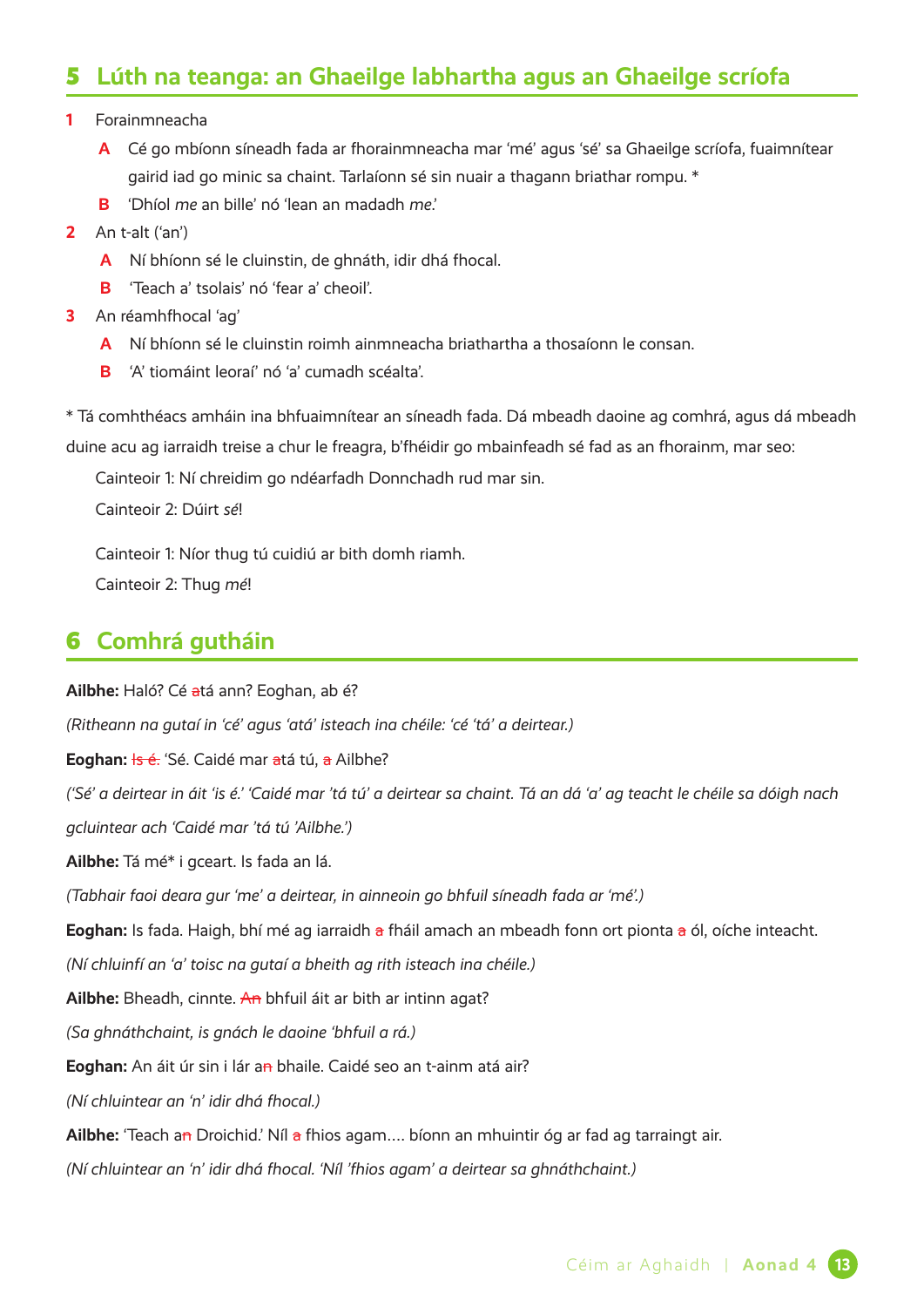**Eoghan:** 'An mhuintir óg' a deir sí! Níl tú in aois an phinsin go fóill, a Ailbhe. Bhí mé ann oíche Luain agus cé a casadh orm ach Sandra? Má tá sé maith go leor daoithe sin... *(I gcás 'aois an phinsin', ní chluintear an 'n' idir dhá fhocal. Tá gutaí ag teacht le chéile sna samplaí eile.)* **Ailbhe:** Agus an dtig leat bia a fháil ann? *(Gutaí ag teacht le chéile.)* **Eoghan:** Thig. *So*, an mbeidh tú liom? Oíche amárach? **Ailbhe:** Beidh. Thart fána seacht a chlog nó mar sin.

# 8 **I ngleic leis an ghramadach: cleachtaí**

#### **Tasc 1**

- **1** Lig domhsa a thiomáint, má tá tú chomh tuirseach sin. *Mícheart. Níl cuspóir ar bith ag an ainm bhriathartha 'tiomáin'. Leagan ceartaithe: Lig domhsa tiomáint, má tá tú chomh tuirseach sin.*
- **2** An raibh a fhios agat go raibh sí ag dul pictiúr a ghlacadh? *Mícheart.* Ba cheart go mbeadh an t-ainm briathartha 'glacadh' roimh an chuspóir. Ba cheart 'pictiúr' a bheith sa tuiseal ghinideach. *Leagan ceartaithe:* An raibh a fhios agat go raibh sí ag dul a ghlacadh pictiúir?
- **3** Cuirtear deontais ar fáil, ag iarraidh comhlachtaí beaga a thacú. *Mícheart. Ní dhéantar comhlachtaí a 'thacú'. Is é rud go mbítear ag tacú leo. Leagan ceartaithe: Cuirtear deontais ar fáil, ag iarraidh tacú le comhlachtaí beaga.*
- **4** Is doiligh éirí maidin gheimhridh. *Ceart. Níl cuspóir ag an ainm bhriathartha 'éirigh'.*
- **5** B'fhearr dúinn gan a fhanacht anseo i bhfad eile. *Mícheart.* Níl cuspóir ag an ainm bhriathartha 'fan'. *Leagan ceartaithe:* B'fhearr dúinn gan fanacht anseo i bhfad eile.
- **6** Tá mé ag súil go mór le cith a ghlacadh. *Ceart. Is é 'cith' an cuspóir atá ag an ainm bhriathartha 'glac.'*
- **7** Deir sí go bhfuil sí ag dul gearán oifigiúil a dhéanamh leis an scoil. *Mícheart.* Ba cheart an cuspóir ('gearán') teacht i ndiaidh an ainm bhriathartha ('déan') agus é a bheith sa tuiseal ghinideach.

*Leagan ceartaithe:* Deir sí go bhfuil sí ag dul a dhéanamh gearáin leis an scoil.

**8** D'iarr Fear an Tí orm a sheasamh os comhair an tslua agus amhrán a rá. *Mícheart. Níl cuspóir ar bith ag an ainm bhriathartha 'seas'. Leagan ceartaithe: D'iarr Fear an Tí orm seasamh os comhair an tslua agus amhrán a rá.*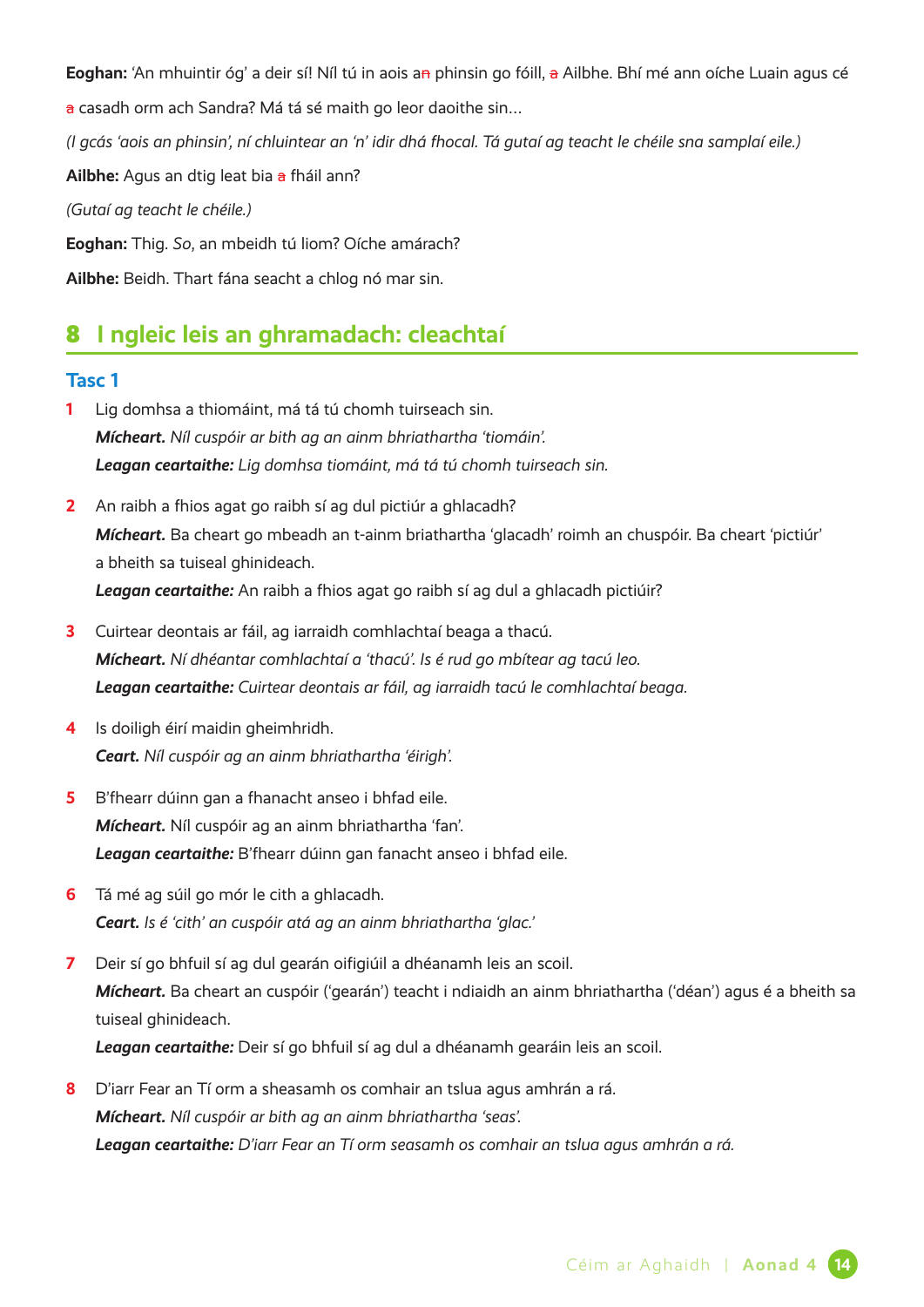- **9** Ná habair go bhfuil siad ag dul a athrú na rialacha arís! *Ceart. Tig an cuspóir ('na rialacha') i ndiaidh an ainm bhriathartha 'athraigh'.*
- **10** I ndáiríribh, ní thig liom damhsa. *Ceart. Níl cuspóir ar bith ag an ainm bhriathartha 'damhsa'.*
- **11** Ní thig liom a thabhairt vóta don pháirtí sin níos mó. *Mícheart. Is é 'vóta' an cuspóir atá ag an ainm bhriathartha 'tabhair'. Leagan ceartaithe: Ní thig liom vóta a thabhairt don pháirtí sin níos mó.*
- **12** Tá sé in am duit smaoineamh ar dhaoine eile. *Ceart. Níl cuspóir ar bith ag an ainm bhriathartha 'smaoinigh'.*
- **13** Lá inteacht, tá mé ag dul a scríobh cuntais ar an tréimhse sin. *Ceart. Tig an cuspóir ('cuntas') i ndiaidh an ainm bhriathartha 'scríobh'.*
- **14** An ag iarraidh mo mharú atá tú? *Ceart. Bheadh 'An ag iarraidh mé a mharú atá tú?' i bhfad níos coitianta.*
- **15** Dúirt an bainisteoir liom a chur scairt ar an bhaile. *Mícheart.* Is é 'scairt' an cuspóir atá ag an ainm bhriathartha 'cuir.' *Leagan ceartaithe:* Dúirt an bainisteoir liom scairt a chur ar an bhaile.

#### **Tasc 2**

Is aistriúcháin shamplacha atá sna habairtí thíos. Thiocfadh aistriúcháin eile a bheith ceart fosta.

- **1** I don't want to talk to those people. *Níl mé ag iarraidh labhairt leis na daoine sin.*
- **2** I don't want to let those people down. *(lig síos) Níl mé ag iarraidh na daoine sin a ligean síos.*
- **3** Aren't you going to say 'thank you'? *Nach bhfuil tú ag dul a rá 'go raibh maith agat?'*
- **4** We're going to be late again. *Tá muid ag dul a bheith mall arís.*
- **5** Do you think we're going to win? *(bain) Do bharúil go bhfuil muid ag dul a bhaint?*
- **6** Who is going to win the match? *(bain) Cé atá ag dul a bhaint an chluiche?*
- **7** I can read French fairly well. *Thig liom an Fhraincis a léamh go measartha maith.*
- **8** We told him to quit. (*éirí as*)

*Dúirt muid leis éirí as.*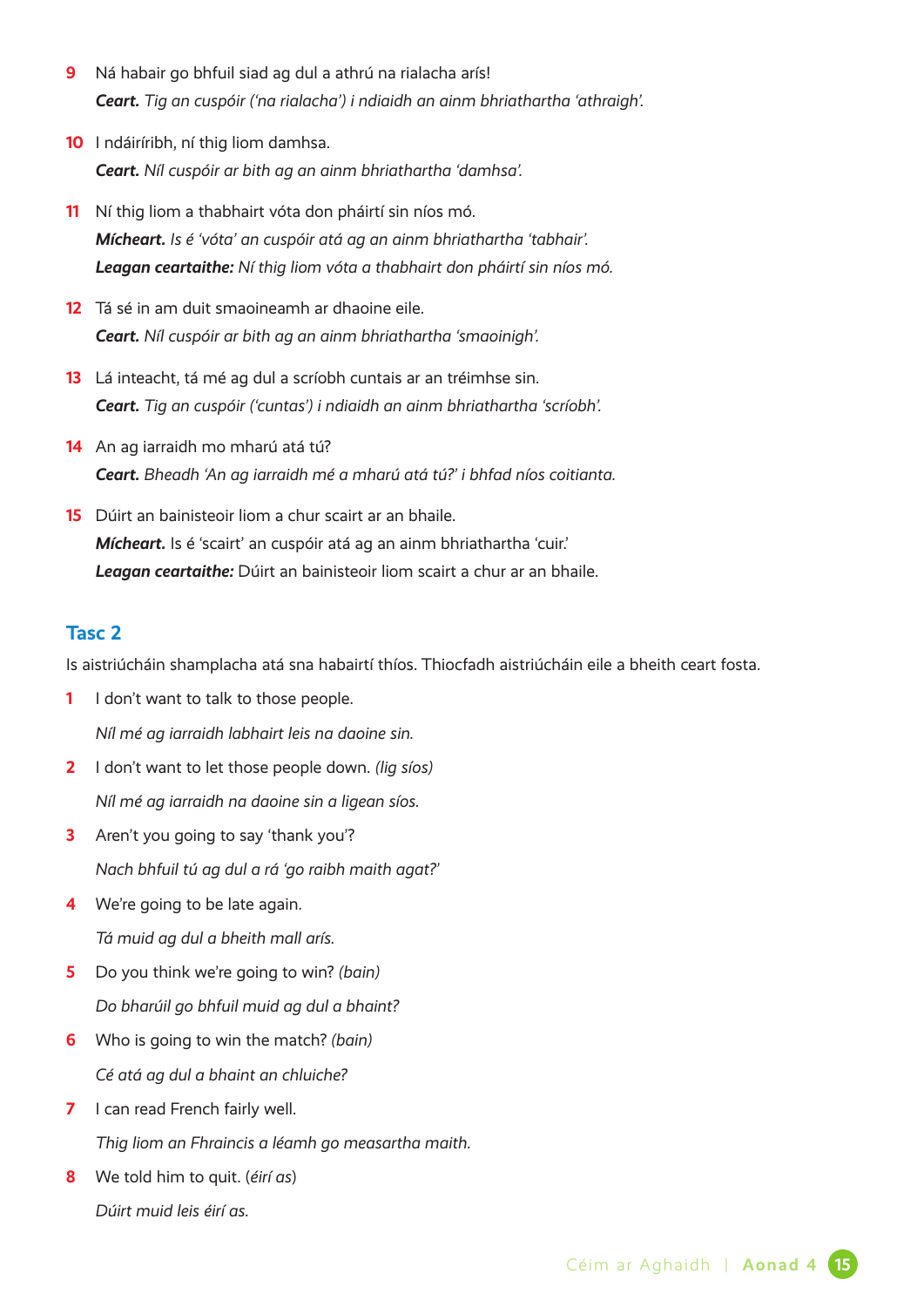- **9** We told him to quit the cigarettes. *Dúirt muid leis éirí as na toitíní.*
- **10** Are you going to buy her a present? *An bhfuil tú ag dul a cheannacht bronntanais di?*

# 10 **Foinsí foghlama:** [www.ainm.ie](http://www.ainm.ie)

- **•** Ba é Robert Shipboy McAdam an t-ainm Béarla a bhí ar Roibeard. Caidé is cúis le 'Shipboy' a bheith ann? *Shipbuoy an sloinneadh a bhí ar a mháthair.*
- **•** Caidé na cuspóirí a bhí ag Cuideacht Gaedhilge Uladh? *Lámhscríbhinní a bhailiú, múinteoirí Gaeilge a sholáthar agus leabhair Ghaeilge a fhoilsiú. Bhí na gnéithe sin lárnach i gcuid oibre Chonradh na Gaeilge, a bunaíodh in 1893, trí bliana is seasca i ndiaidh bhunú Chuideacht Gaedhilge Uladh.*
- **•** Cé dó an graiméar Gaeilge a raibh baint ag Roibeard lena fhoilsiú? *Do dhaltaí a bhí ag déanamh staidéir ar an Ghaeilge sa Royal Belfast Academical Institution, nó 'Inst' mar is fearr aithne air.*
- **•** Cén dóigh ar chuir Robert fostaíocht ar fáil do scoláirí Gaeilge? *D'fhostaigh sé leithéidí Aodha Mhic Dhomhnaill le bheith ag obair ar thionscadail Ghaeilge, mar shampla foclóir a chur le chéile nó lámhscríbhinní a bhailiú.*
- **•** Cá háit a bhfuil uaigh Roibeaird Mhic Ádhaimh? *I gCnoc Bhríde (Knockbreda), Béal Feirste.*
- **•** Toghadh Aoidhmín Mac Gréagóir ar Choiste Cathrach Bhéal Feirste de Chonradh na Gaeilge sa bhliain 1900. Caidé a bhí neamhghnách faoi sin? *Ní raibh sé ach sé bliana déag d'aois san am.*
- **•** Cén t-eolas atá againn faoi shaol oibre Aoidhmín? *Is cosúil nach raibh post aige riamh. Mhair sé ar an airgead a fuair sé le huacht óna mhuintir. Ba é a scríobh sé ar an fhoirm dhaonáirimh gur 'duine uasal gan chéard' a bhí ann, is é sin 'gan cheird.'*
- **•** MacMillan an sloinneadh Béarla a bhí air cad chuige ar roghnaigh sé 'Mac Gréagóir' mar leagan Gaeilge?

*Ní fios dúinn go díreach ach tharla go raibh suim mhór aige i nGaeilge na hAlban. Bhí an chanúint sin ar a thoil aige chomh maith le Gaeilge na hÉireann.*

- **•** Caidé mar a léirigh Aoidhmín an tsuim a bhí aige i gcultúr Ghaeil na hAlban? *Sheinneadh sé ar an phíb mhór agus chaitheadh sé an filleadh beag.*
- **•** Cá háit a bhfuil uaigh Aoidhmín Mhic Gréagóir? *I nDún Dónaill, Béal Feirste.*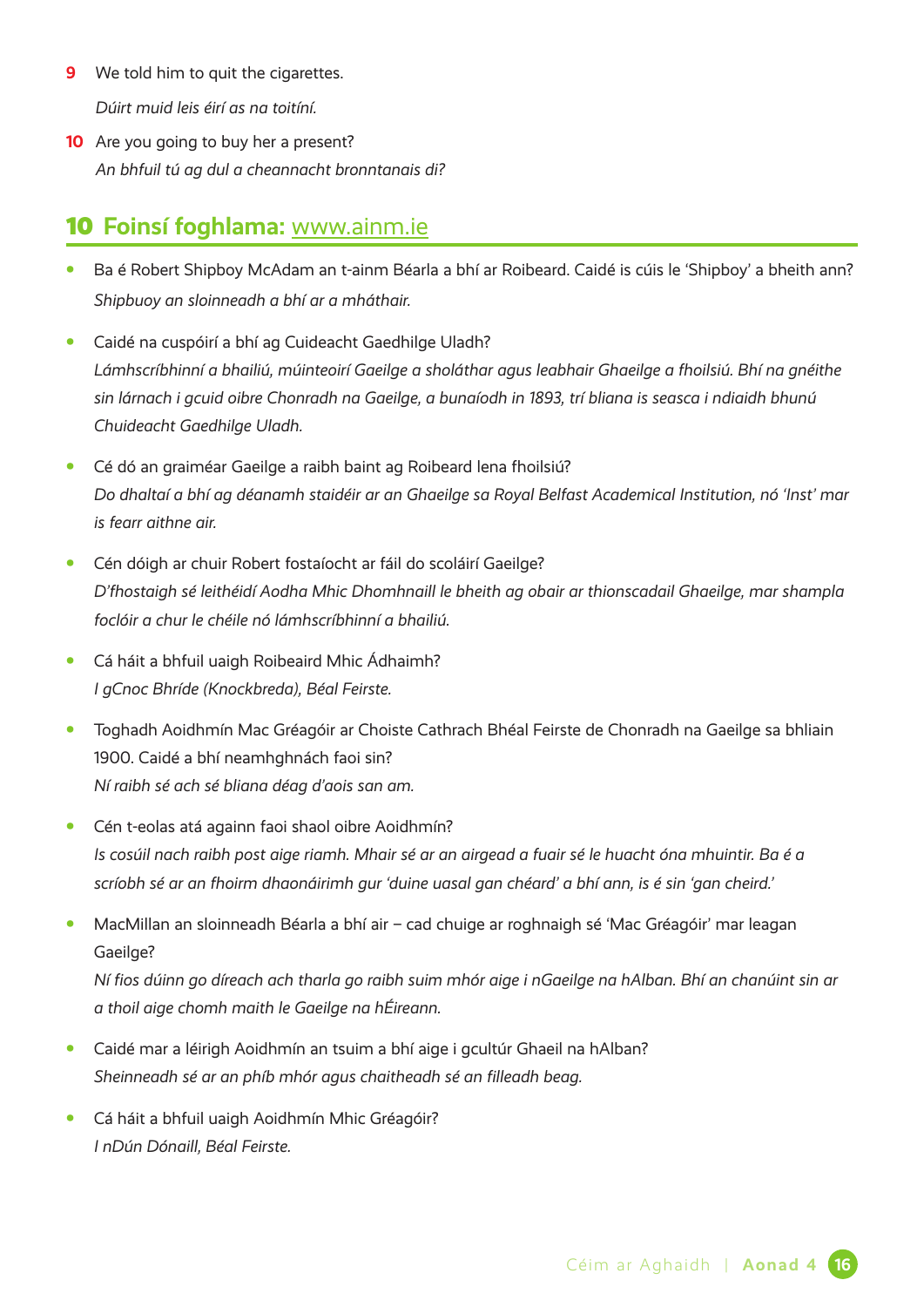# **Scripteanna**

## 1 **Cluas le héisteacht**

#### **Anna Ní Bhroin**

Well, is dóiche,<sup>1</sup> nuair a thagann sé go dtí caitheamh aimsire de, gur... nuair a bhí na páistí beag bídeach, an caitheamh aimsire is mó a raibh am agam dó ná caitheamh aimsire a dtiocfadh liom na páistí a bheith rannpháirteach ann fosta.

Agus thoisigh mé féin agus iad féin a gharradóireacht<sup>2</sup> agus bíonn muid ag garradóireacht agus cuireann muid an-stró orainn féin ag tús na bliana, ag bailiú síolta agus ag réitiú<sup>3</sup> créafóige agus ag bailiú boscaí<sup>4</sup> agus rudaí agus ag cur rudaí i gceann a chéile. Agus bíonn cúpla seachtain de sin déanta againn… Ach, go minic, dhéanfá dearmad ansin nuair a thagann laethanta an tsamhraidh agus bíonn an ghrian ag soilsiú agus bíonn fonn orainn a bheith ar an tráigh.

Agus bíonn muid ag déanamh, bíonn muid… bíonn cineál, bíonn stró orainn agus bíonn drogall orainn ansin go gcaithfimid a bheith ag cur uisce ar phlandaí agus a leithéid. Agus ansin, sa taobh tíre ina bhfuil muid anseo, i dTír Chonaill, bíonn sé dúshlánach go maith a bheith ag garradóireacht. Bíonn muid ag troid le cúrsaí aimsire agus le cúrsaí gaoithe agus seo uilig go léir. Ach is deas an rud é a bheith ábalta am a chaitheamh amuigh faoin aer agus a bheith ag garradóireacht.

Ansin nuair a bhíonn am agam domh féin, is maith liom am a chaitheamh liom féin. Rinne mé, *you know*, chaith mé am liom féin agus mé ag fás aníos, agus bíonn sé deas am a chur sa chlár ama anois le ham a chaitheamh liom féin. Agus nuair a bhíonn na páistí gafa le rudaí eile, bíonn sé deas imeacht ar siúl agus am a chaitheamh, b'fhéidir, ag éisteacht le *radio* agus, nuair a fhaighim deis, b'fhéidir, amharc ar chláracha teilifíse agus a leithéid. Ach bíonn an t-am teoranta.

- **1** …*is dóiche*… Is é 'is dócha' an leagan caighdeánach.
- **2** …*ag garradóireacht*… Is é 'garraíodóireacht' an leagan caighdeánach.
- **3** …*ag réitiú créafóige*… Is é 'ag réiteach' an leagan caighdeánach.
- **4** …*ag bailiú boscaí*… Dar ndóigh, ní 'bosca' a deirtear i nGaeilge Uladh, ach 'bocsa'.

#### **Máire Uí Cheallaigh**

Tá, creidim,<sup>1</sup> bím gnoitheach cuid mhór den am, cinnte, agus corram, níl a fhios agam cén dóigh a mbím gnoitheach ach, cá bith.<sup>2</sup> Glacaim páirt, b'fhéidir, ag dul a fhad le ranganna<sup>3</sup> agus rud mar sin. Agus téim a fhad<sup>4</sup> le ranganna damhsa, b'fhéidir. Bhí rang ansin i Leitir Ceanainn ar na moillibh<sup>s</sup> ag na hoifigigh Ghaeilge sa Chomhairle Contae, Seán Ó Daimhín agus Róisín Nic Laifeartaigh. Rith siad cúig rang damhsa i Leitir Ceanainn agus bhí siad reáchtáilte trí mheán na Gaeilge. Agus bhain muid sult mór as agus bhí craic mhaith ann. Agus chuaigh muid ann achan oíche agus caithfidh mé a rá gur bhain mé sult as.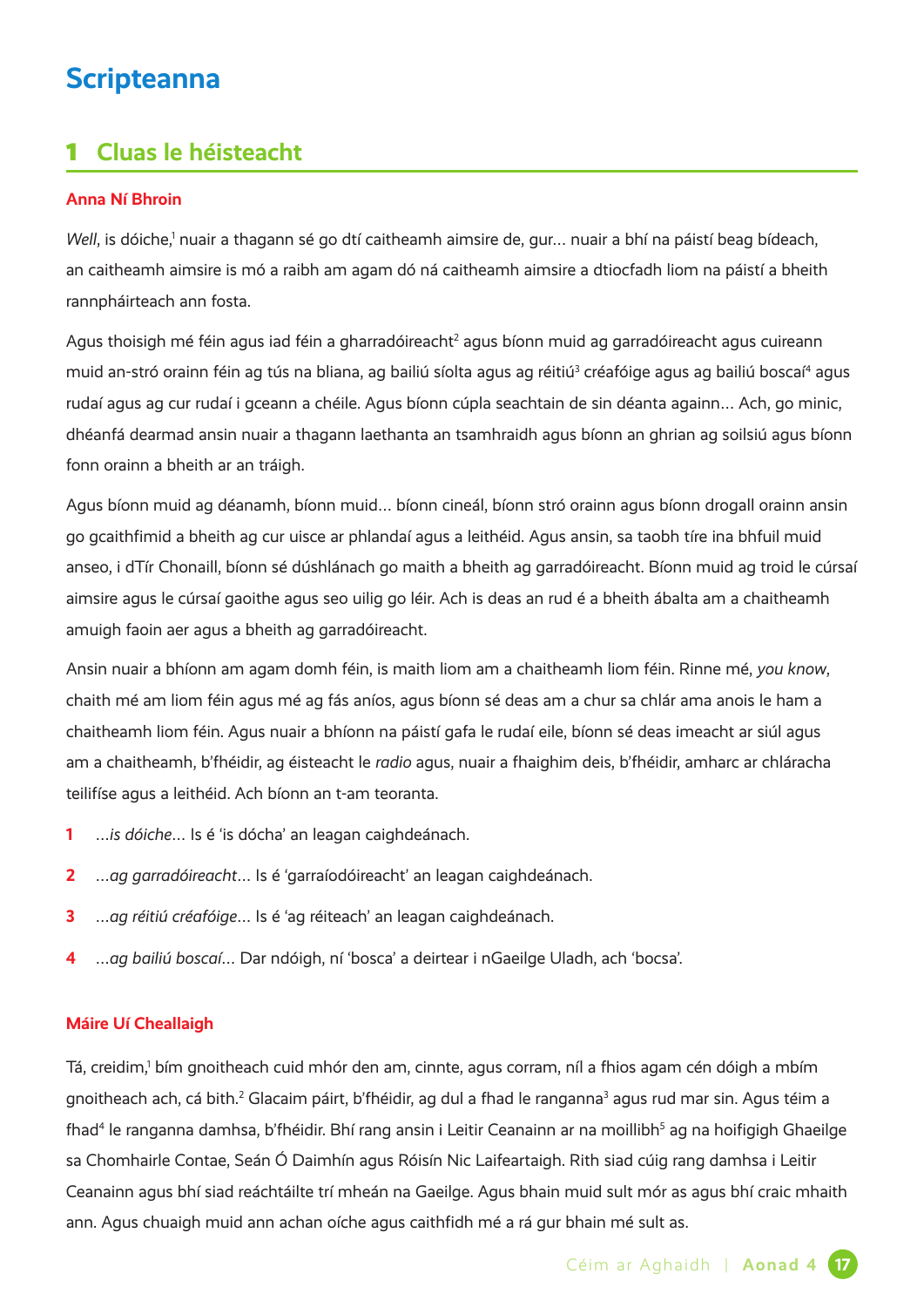Téim a fhad chomh maith le Comhaltas Ceoltóirí i Leitir Ceanainn. Bíonn seisiún acu achan… ceol amháin a bhíonn leis sin – ní bhíonn uirlisí ceoil ann. Téim a fhad leis sin achan trí mhí. Agus chomh maith leis sin, téim a fhad le hoícheannaí <sup>6</sup> Gaelacha i gClochbhuaile agus nuair a bhíonn ceann i mBaile na Finne. Agus corroíche téim síos go Gleann Fhinne, bíonn ceann thíos ansin fosta.

Agus bainim sult as na rudaí sin agus sin an dóigh a gcuirim thart am ar bith a bhíonn agam agus, b'fhéidir, ag dul a fhad le tithe corruair, a dh'airneáil<sup>7</sup> fosta. Níl deireadh leis sin go fóill. Téann muid a fhad le corrcheann acu sin fosta.

- **1** *Tá, creidim*… Is minic a deir daoine 'tá' i dtús abairte, ní mar fhreagra ar cheist ach díreach le seans a thabhairt dóibh féin smaoineamh faoin mhéid atá siad ag dul a rá. Ar bhealach, tá sé cosúil le *yeah* sa Bhéarla.
- **2** …*cá bith*… Úsáidtear 'cá bith' i gcanúint Uladh san áit a mbeadh 'cibé' i gcanúintí eile.
- **3** …*ranganna*… Is é 'rangannaí' a deir Máire. Is gnách fuaim 'í' a chur i ndeireadh focail a chríochnaíonn le –nna, mar shampla 'míonna(í)', '
- **4** *Téim a fhad le*… Ní chluintear an 'a'. Fuaimnítear an frása amhail is gur 'Téim 'fhad le' a bheadh ann.
- **5** … *ar na moillibh*… Is é 'ar na mallaibh' an leagan caighdeánach.
- **6** …*oícheannaí*… Is é 'oícheanta' an leagan caighdeánach.
- **7** … *a dh'airneáil*… Mínítear an 'dh' i dtús an bhriathair i mír 4 san aonad seo.

## 4 **An Lia Gramadaí: na briathra gluaiseachta**

Tá nós sa chaint 'a' beag gairid a úsáid in áit 'ag' i samplaí mar seo: 'thoisigh siad a chaint' nó 'chuaigh siad amach a shiúl.' Cad chuige sin, nó an bhfuil an dá nós chomh fónta lena chéile?

Tréith í seo atá leitheadach go maith, go háirithe i gcanúint Uladh. Ní phléifidh mé achan chás anseo ach déanfaidh mé iarracht cibé an scéal a shoiléiriú rud beag. Ar dtús, nuair a thig 'briathar gluaiseachta' – déarfaidh muid 'thoisigh sé', 'tháinig sí' nó fiú 'stad mé' – nuair a thig briathar den chineál sin roimh an ainm briathartha, is minic a bhíonn an 'a' gairid sin againn in áit 'ag': 'thoisigh siad a chaoineadh', déarfaidh muid, nó 'stad mé a chaint.'

Tugaigí faoi deara, go minic leis na samplaí sin go mbíonn rún, mian nó sprioc i gceist: 'tháinig sé a iarraidh cuidithe', 'chuaigh sí amach a iarraidh airgid' nó 'tá mé ag dul a cheannacht carr úr'. I gcanúintí eile, leis an tsampla dheireanach sin, b'fhéidir go ndéarfadh duine, 'tá mé chun carr nua a cheannacht'. Ach fiú i gcanúintí eile, tá an 'a' gairid sin le cluinstin i samplaí áirithe – déarfaidh muid, 'ag dul a chodladh' nó 'ag dul a luí', cuir i gcás.

Agus deireadh ráite, is beag locht a bheadh ag duine ar 'chuaigh siad ag troid'1 nó ar 'chuaigh siad a throid', ach is deas an nósmhaireacht áirithe seo. Agus, ar a laghad, tuigfidh sibh anois cén bunús atá léi an chéad uair a chluinfidh sibh í.

**1** …*Chuaigh siad a throid*. Is minic a úsáidtear 'chuaigh' sa chiall 'thoisigh' i nGaeilge Uladh.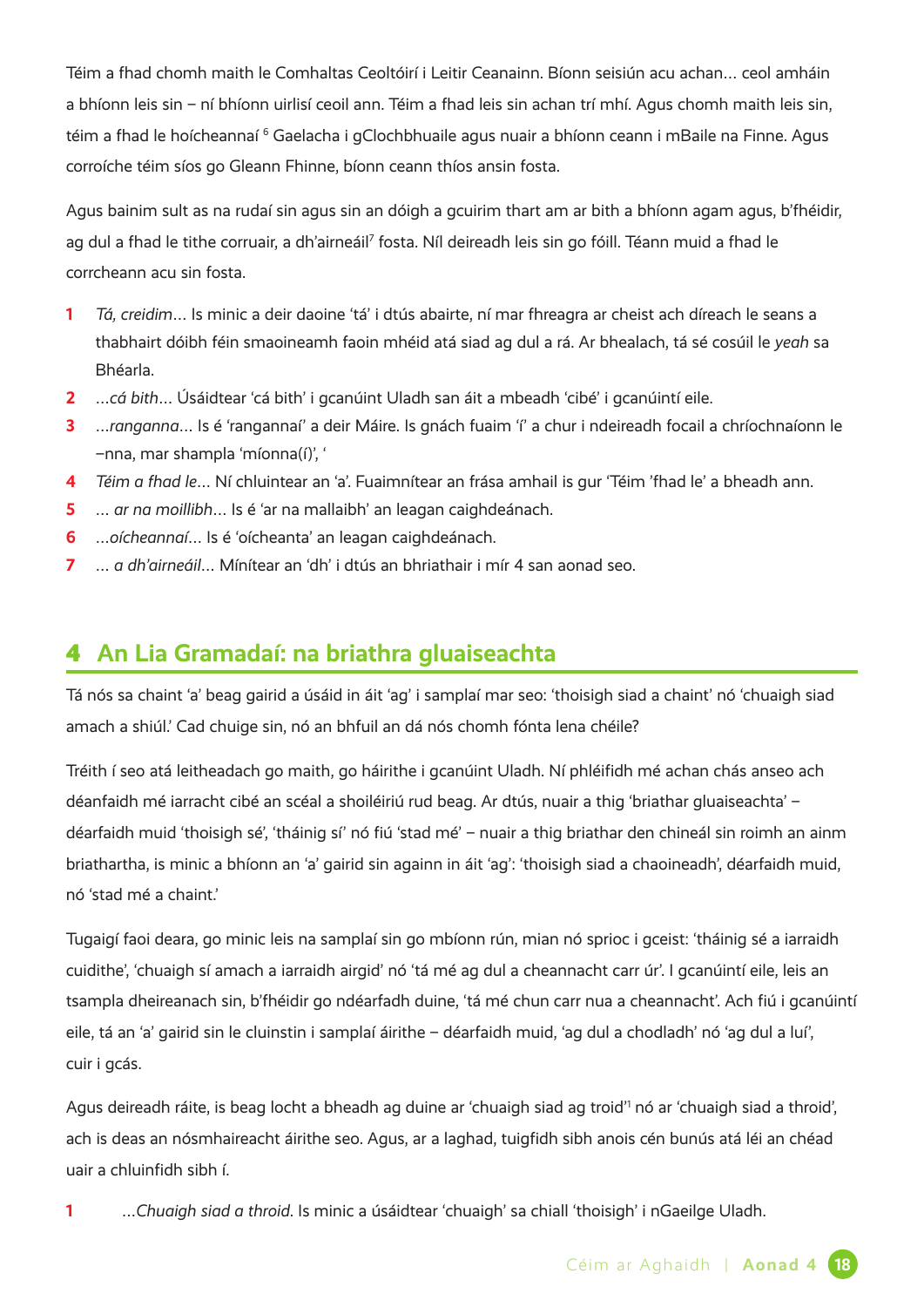## 5 **Lúth na teanga: an Ghaeilge labhartha agus an Ghaeilge scríofa**

**Siuán:** Anois, is minic a deir daoine go bhfuil difear idir an teangaidh scríofa agus an teangaidh labhartha. An bhfuil sé sin fíor i gcás na Gaeilge?

**Antain:** Tá sé fíor i gcás na Gaeilge, is dóigh liom. Bíonn i gcónaí difear idir an teangaidh scríofa agus an teangaidh labhartha. Is doiligh rudaí áirithe a bhaineann leis an chaint a léiriú sa scríobh. Agus, go minic, cuireann sin foghlaimeoirí, cineál... baineann sin truisle<sup>1</sup> astu. Mar shampla, na forainmneacha, na focla beaga sin 'mé,', 'tú', 'sé', 'sí'. Bíonn síneadh fada orthu sin an t-am ar fad sa scríobh, ach ní i gcónaí a fhuaimnítear fada iad. Go minic, bíonn siad gairid sa chaint. Cuir i gcás, má chuirtear briathar leo: 'Sin an rud a dúirt *me*.' Ní deir daoine, 'Sin an rud a dúirt *mé*'. 'Chuir *se* cuid mhór inné.' Ní deir daoine, 'Chuir *sé* cuid mhór inné' nó rud ar bith mar sin. Agus fiú amháin 'siad' - níl síneadh fada air sin ach tá sé fada mar tá an 'i' agus an 'a' ann agus is défhoghar atá ann: 'siad'. Ach fuaimnítear sin iontach gairid fosta. Is é an rud a deir daoine ná, 'Sin an rud a rinn' siad.' Agus bíonn an 'siad' sin iontach gairid.

Agus tarlaíonn sé fosta má bhíonn an forainm mar chuspóir ag briathar. Bhí dán ag Dubhghlas de hÍde a bhí sa tsiollabas scoile fadó, 'An Gleann inar Tógadh Mé' – 'An Gleann inar Tógadh *Me*'. Iontach gairid, ní 'An Gleann inar Tógadh *Mé* nó rud ar bith mar sin. Agus bíonn sé mar sin i ngach aimsir chomh maith. 'Cuirfidh *me* scairt ort amárach.' Ní deir daoine, 'Cuirfidh *mé* scairt ort amárach.'

*So*, sin sampla amháin ina mbíonn síneadh fada sa scríobh ach ní bhíonn sé le cluinstin sa chaint.

**Siuán:** Agus thiocfadh an t-alt a lua ansin fosta, nach dtiocfadh? An focal beag tábhachtach sin, 'an'.

**Antain:** Gan dabht. Is sampla iontach maith sin, mar scríobhtar an 'n' i gcónaí sa Ghaeilge chaighdeánach ach ní i gcónaí a chluintear é. Go háirid<sup>2</sup> idir dhá fhocal: 'oifig a' phoist', 'fear a' tí', 'Léim a' Mhadaidh'. Agus léiríonn sé sin cé chomh bunúsach is atá sé sin sa Ghaeilge, go mbíonn sé le cluinstin fiú amháin sna logainmneacha Béarla. Portaferry. Limavady. Ní deir muid, ní bhíonn 'n' ar bith le cluinstin ansin. *So*, tá sin ag dul i bhfad siar.

Agus sampla eile nár mhiste a lua, is dócha, ná 'ag'. An focal beag sin 'ag' a chuirtear le hainmneacha briathartha. Agus cluin tú an 'g' in amanna: 'ag urnaí', 'ag ól', 'ag éisteacht.' Ach tá guta i dtús gach ceann de na briathra sin. Dá mbeadh an briathar ag toiseacht le consan, ní i gcónaí a chluintear an 'g': 'a' siúl 'na bhaile', 'a' teacht 'na bhaile' agus mar sin de.

**Siuán:** Agus, corruair, ritheann focla isteach ina chéile go díreach?

**Antain:** Sin é, díreach ar nós teangaidh ar bith. Sa Bhéarla, mar shampla, deir daoine *rock n' roll*. Ní deir duine ar bith *rock and roll*, nó *fish n' chips* agus rudaí mar sin. Agus tarlaíonn sin sa Ghaeilge fosta. Focla mar, cuir i gcás 'chun an bhaile'. Sin an rud a scríobhtar, ach is é an rud a deir daoine ná 'na bhaile'. *So*, 'tá mé ag teacht na bhaile.' Ní deir daoine 'tá mé ag teacht chun an bhaile' nó rud ar bith mar sin.

Agus is fiú na rudaí beaga sin a thabhairt leat, is dóigh liom, má tá tú ag iarraidh go mbeidh sruth deas